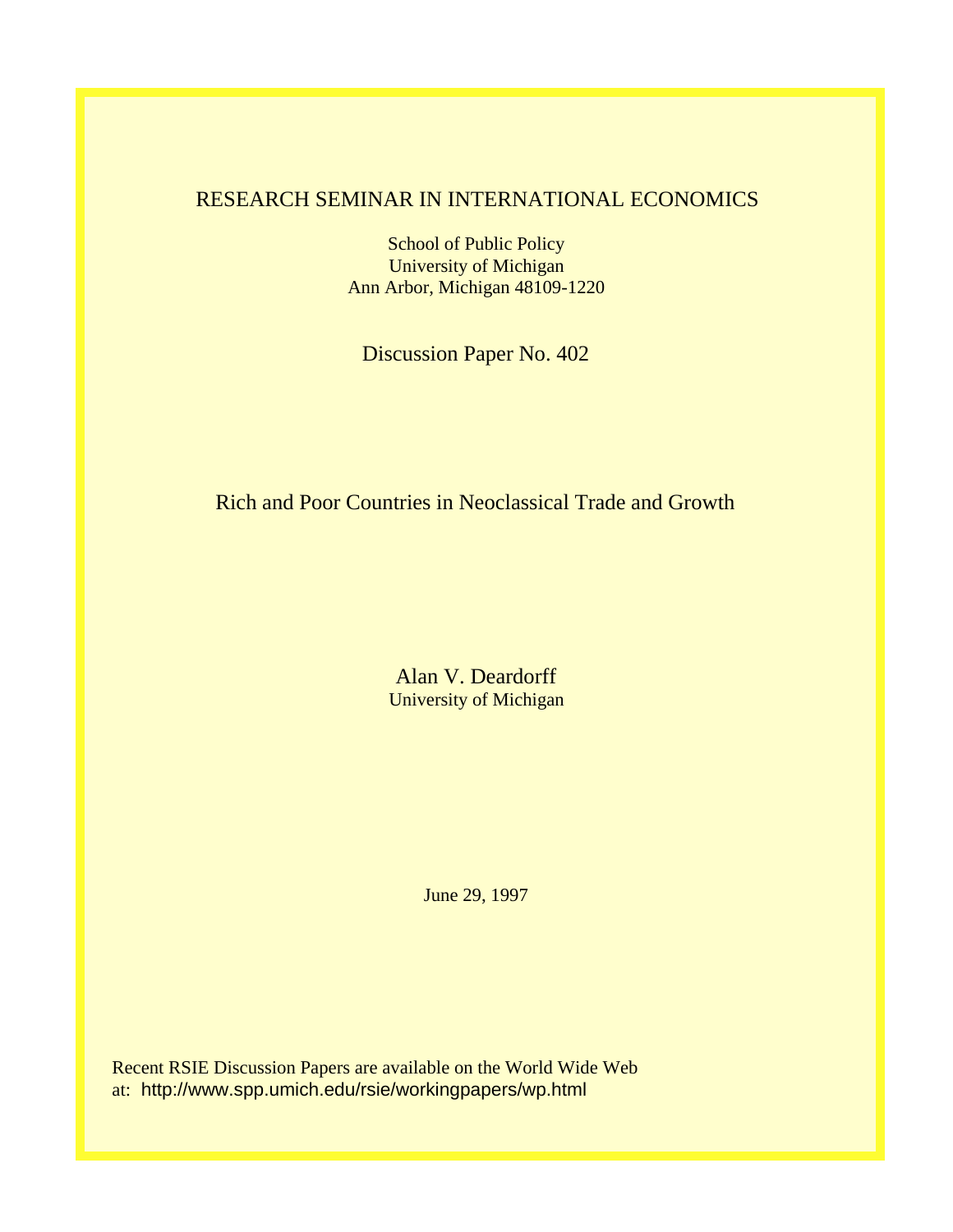#### **ABSTRACT**

## **Rich and Poor Countries in Neoclassical Trade and Growth**

#### **Alan V. Deardorff**

#### **The University of Michigan**

A neoclassical growth model is used to provide an explanation for a "poverty trap," or "club convergence," in terms of specialization and international trade. The model has a large number of countries with access to identical constant-returns-to-scale technologies for producing and trading three goods using capital and labor. If initial factor endowments of these countries are sufficiently diverse, then initial equilibrium will not involve worldwide factor price equalization. Instead, there will be two cones of diversification, and countries within the lower of these cones will share identical factor prices and produce relatively labor-intensive goods, while countries in the upper cone will produce capital-intensive goods. If savings is determined only by wages, then it is quite possible, perhaps even likely, that there will be multiple steady states. Therefore over time, the poorer group of countries will converge to a low steady-state capital-labor ratio and hence remain poor, while the initially rich countries will converge to a high steady-state and remain rich. This occurs even though all countries share identical technological and behavioral parameters, and it is therefore an example of club convergence. The model is also suggestive of how patterns of growth may respond to changes in these parameters for particular countries, including an increase in the savings rate and the use of tariffs.

**Keywords:** Trade and Growth **Correspondence:** Convergence Poverty Trap Alan V. Deardorff

Department of Economics University of Michigan **JEL Subject Code:** F11, O41 Ann Arbor, MI 48109-1220

> Tel. 313-764-6817 Fax. 313-764-2769 E-mail: alandear@umich.edu http://www.econ.lsa.umich.edu/~alandear/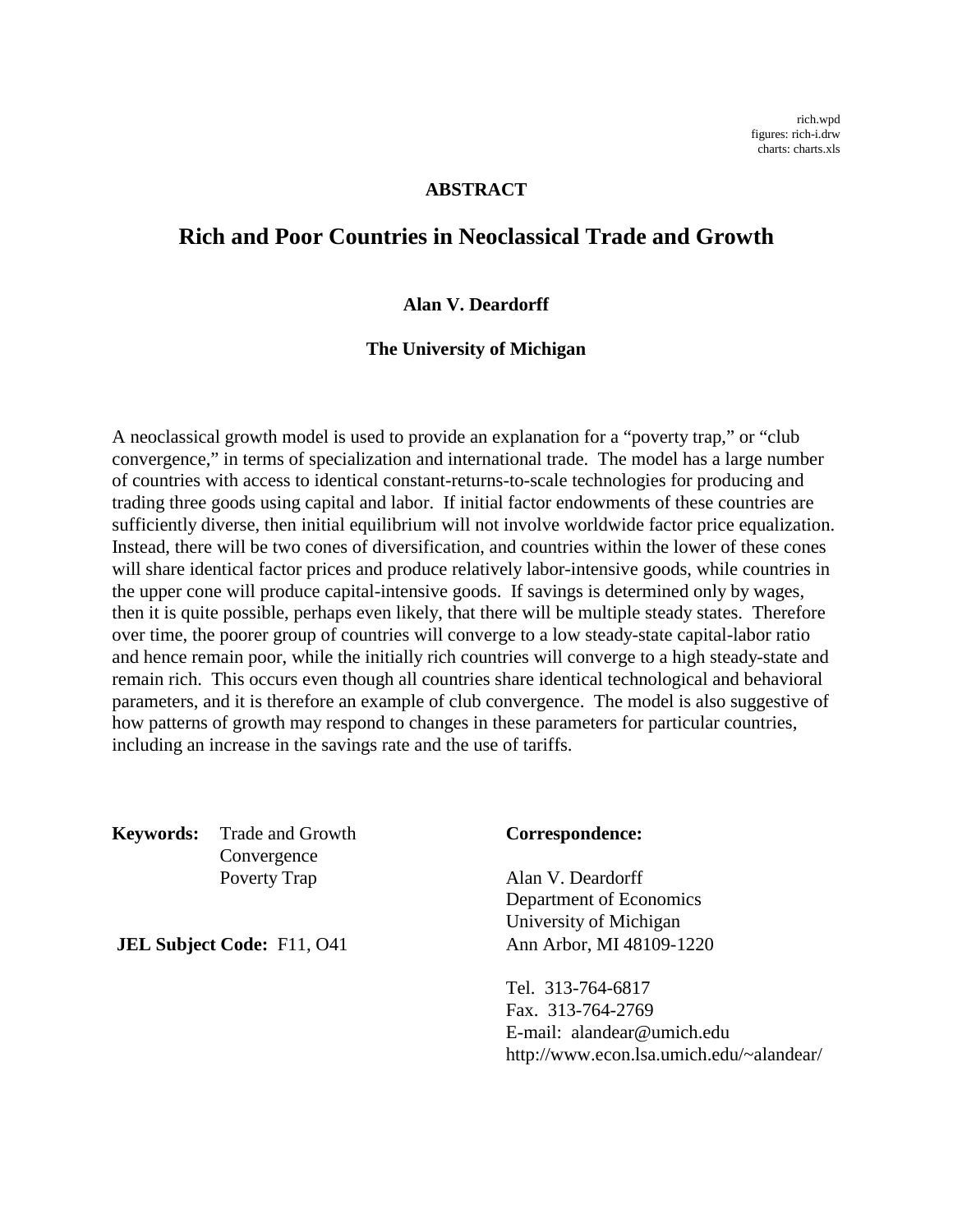June 29, 1997

# **Rich and Poor Countries in Neoclassical Trade and Growth\***

**Alan V. Deardorff The University of Michigan**

### **I. Introduction**

Why do some countries become rich and seem to stay that way, while others remain mired in poverty? The simple neoclassical growth model of Solow (1956) and Swan (1956) seems poorly suited to answering this question, since in the absence of some *deus ex machina* like exogenous technological progress, it seems to predict zero long-run per capita growth for all countries, as well as per capita incomes that differ in steady state only by amounts that can be explained by differences in saving. Unless the world is divided quite radically into some countries that save a lot and others that save very little, with few in between, the model seems unable to explain what some perceive as a growing polarization of the world economy into nations that are rich and nations that are poor.

In a recent paper, Oded Galor (1996) notes that a comparatively minor modification of the neoclassical growth model can change this conclusion. If all saving is done out of wages, as Galor motivates by considering a simple overlapping generations model, then with an

<sup>\*</sup>I owe an obvious debt to Oded Galor, whose presentation of his results from Galor (1996) at a conference in Helsingor, Denmark, in August 1996 gave me the idea for this paper. I have also benefitted greatly from conversations on this topic with Susanto Basu, Andy Bernard, Ron Cronovich, Pat Deardorff, John Laitner, Bob Stern, and Jaume Ventura, and other participants in seminars at the University of Michigan, M.I.T., and the University of Nevada, Las Vegas.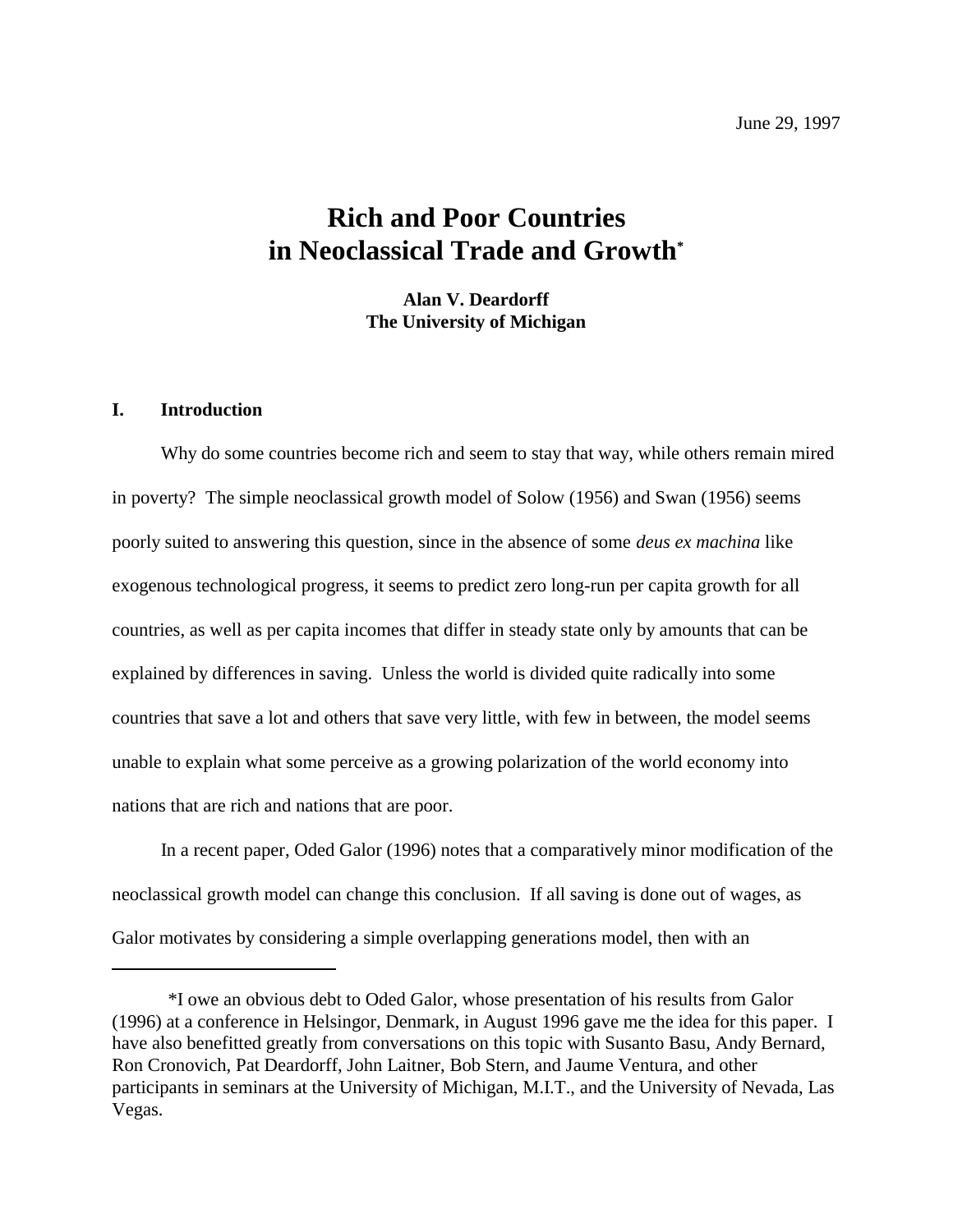appropriately shaped technology it is possible for the neoclassical model to generate multiple steady states. In that case, even if countries are all alike in their technologies and behavioral parameters, large enough differences in their initial conditions will divide them into separate groups, some of which will converge toward a lower steady state and others toward a higher. Galor calls this phenomenon "club convergence," and he notes a body of empirical evidence, also reviewed by Quah (1996), in its favor. There also exists a variety of other more elaborate theoretical growth models that can also yield club convergence, but a strong point of Galor's explanation is, with one exception, its simplicity.

The exception, I think, is the contortions that one must go through to get the technology of the simple model to yield the desired multiple steady states. This is a one-sector model, and it is simply too well behaved if the production function is, say, Cobb-Douglas. With a fixed portion of wages saved, the Solow model with Cobb-Douglas production yields a single steady state. Constant elasticity of substitution production functions are more promising, and indeed if the elasticity is sufficiently less than one, then the model does indeed yield three steady states, more or less as suggested by Galor. However, the lowest of these steady states is perhaps too low, since it has zero per capita income, and the middle steady state is of course unstable. In order to get two "clubs" that converge to positive but different steady states, one needs a rather special shape for the per capita savings function, and this in turn would require quite a special shape for the production function. Thus the Galor model shows that club convergence is possible, but it does not make it seem particularly likely.

Another feature of the Galor model, in common with a surprising amount of the literature on the growth convergence of countries and even some of the recent literature on endogenous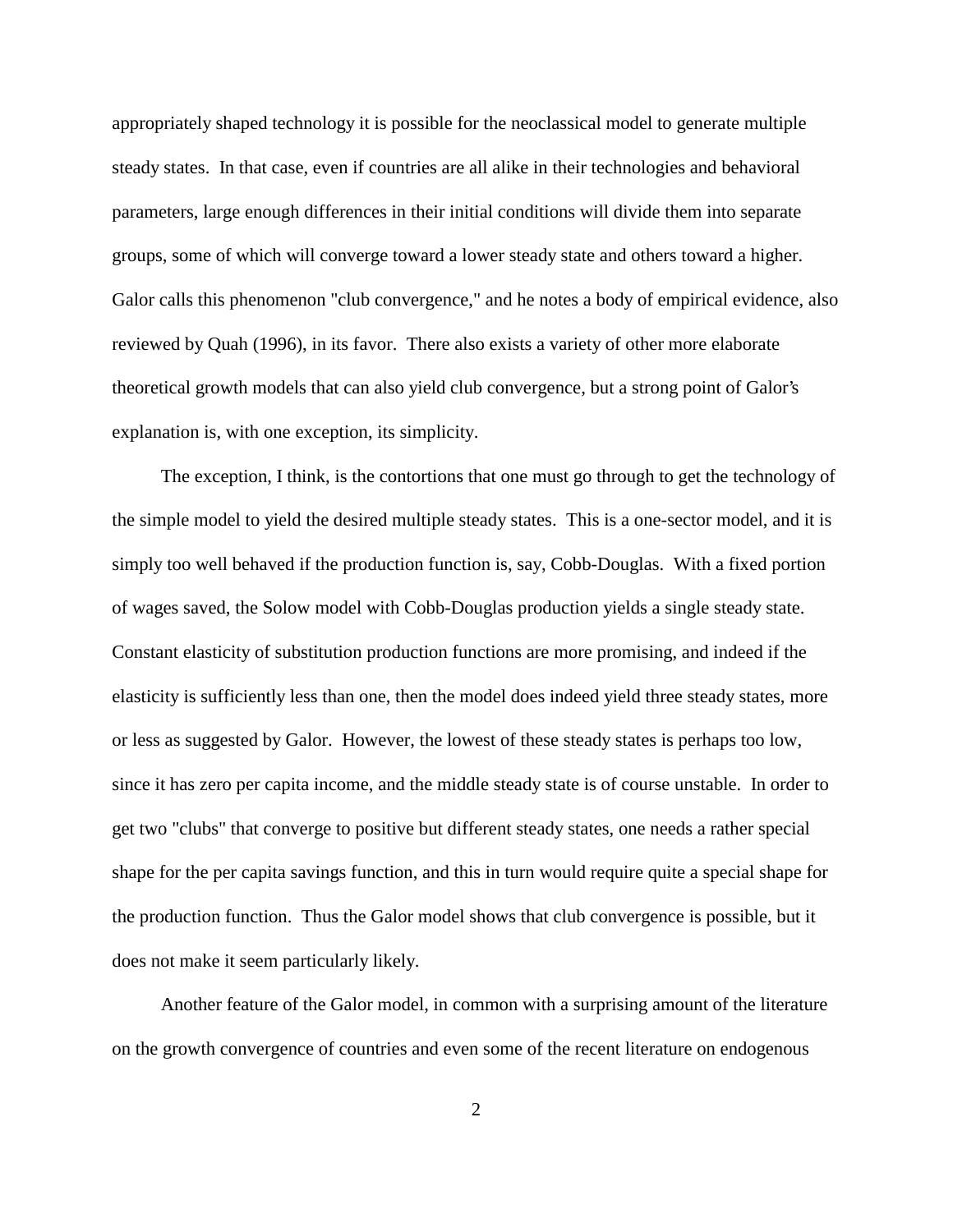trade and growth, is that it is a model of a closed economy, or at least it allows no explicit role for international trade.<sup>1</sup> Yet it turns out that by allowing for international trade in much the same way as in the early neoclassical trade and growth literature of Oniki and Uzawa (1965) and others, we can transform Galor's model into something that is not much more complex, but that easily yields his special shape for per capita savings. The trick is only to recognize the role of specialization in international trade. By including multiple goods (the model here will have three) in a Heckscher-Ohlin model of production and trade, the same heterogeneity in initial factor endowments that starts Galor's countries toward different steady states can also prevent world-wide factor price equalization. There emerge instead two separate cones of diversification, into which different countries are drawn by the growth process, and in which they then remain, due to the international factor price differences themselves.

That, then, is the message of this paper: that a model comprising three components - simple neoclassical growth, savings primarily out of wages perhaps due to overlapping generations, and multi-good Heckscher-Ohlin trade -- provides a compact explanation of why countries that start out different may remain so. Interestingly, the model does not suggest that trade is necessarily a force for making countries more alike, but rather the opposite. Without trade, these countries seem more likely to converge, although not necessarily to a steady state one would regard as desirable. Furthermore, the model also has implications for how policy, including trade policy, may work to change a country's steady state, and even to permit it to escape the poverty trap that a low initial capital stock may otherwise imply.

<sup>&</sup>lt;sup>1</sup>It is a one-sector model, and it could therefore describe a country that is completely specialized and that therefore exports its one good in exchange for all others.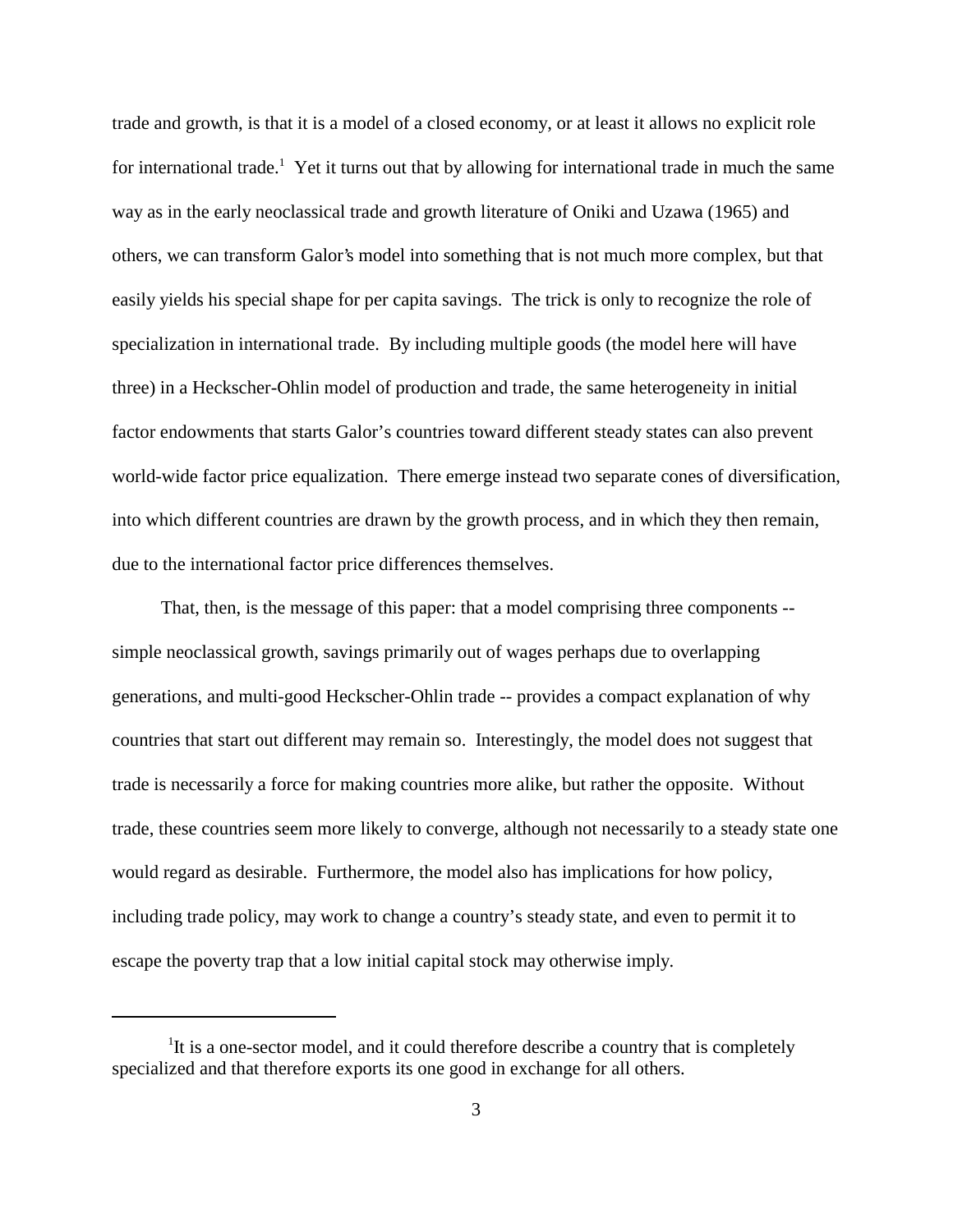I will begin in section II with a brief look at data on the world distribution of national per capita incomes and what these data suggest about poverty traps and club convergence. In section III, I will briefly recapitulate the Solow growth model and Galor's variant of it yielding multiple steady states. Then I will recall, in section IV, the extension of the Solow model to a two-sector trading economy, such as was the focus of the early neoclassical literature on trade and growth. In section V, this model will be modified to allow more than two goods and thus the possibility of multiple cones of diversification. Multiple steady states are then shown to arise naturally from Galor's saving assumption, requiring only that some production functions display inelastic (not necessarily constant) elasticities of substitution. With multiple steady states, otherwise identical countries can reach different outcomes depending only on their initial conditions. However the model also suggests interesting effects of having countries with different behavioral parameters. These comparative static and comparative steady state properties are explored in section V. Finally, I look at trade policy in section VI, and I conclude in section VII.

#### **II. Poverty Traps and Club Convergence**

It is hardly news that countries are very unequal in their per capita incomes. The distribution of that inequality across countries may be instructive, however. Chart 1 shows the distribution for 1990 and, since Chart 1 is dominated by China and India, Charts 2-4 show similar information for 1960, 1975, and 1990 but excluding these two countries. In all cases, the charts graph population opposite national per capita income expressed as percentiles of the highest per capita income, which is that of the United States in each year. For that purpose,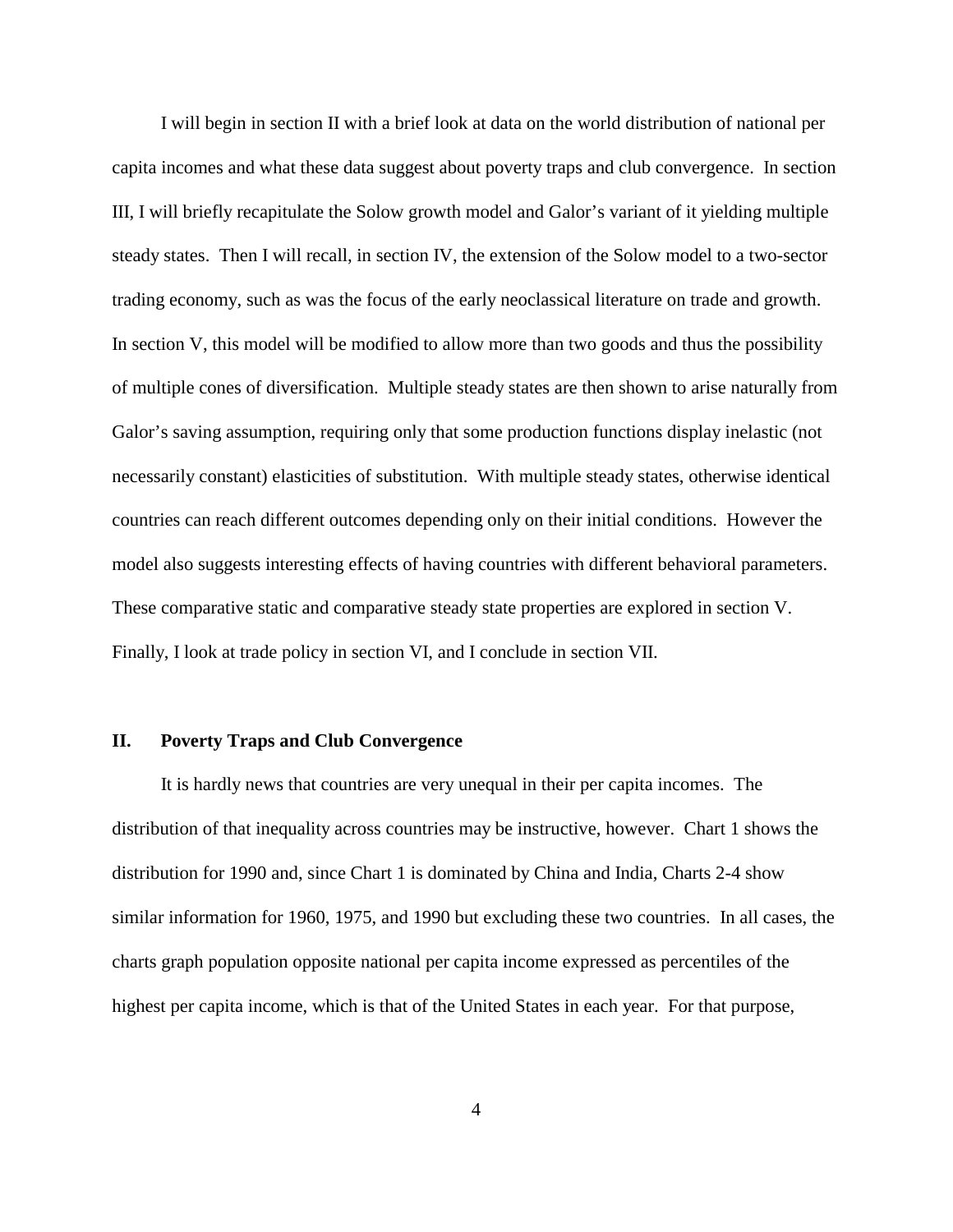countries have been grouped into intervals of two percent of U.S. real per capita income.<sup>2</sup> Thus in 1990 as shown in Chart 1, China and India (whose populations are noted as 1134 and 850 million respectively) had per capita incomes in the fourth 2-percentile -- that is, between six and eight percent of U.S. per capita income.<sup>3</sup> The United States alone occupied the highest 2percentile in all of these graphs. With fifty intervals and over one hundred countries, there are of course multiple countries in many of them. For example, in 1990, the 40th 2-percentile (representing per capita incomes between 78% and 80% of U.S. per capita income and thus between \$14,082 and \$14,443) included both Japan and West Germany.

Chart 1 shows that the world's population may be easily divided into at least two groups of countries with low and high per capita incomes respectively, and that there is a range of incomes between the two groups that is only sparsely populated, if at all. This is seen more easily in Chart 4, where China and India are omitted so as to show the other countries more clearly and the countries with largest population are identified by name.Here the gap between developed and developing countries is quite evident, with no countries at all occupying the 28th through 31st 2 percentiles. Indeed, although you cannot tell this clearly from the Chart, only nine countries have per capita incomes between the 20th and the 34th 2-percentiles, and these nine countries have

 $^{2}$ Data are from the Penn World Tables, POP=population and RGDPCH=real GDP per capita in constant (1985) dollars. They cover, in addition to China and India, 123 countries in 1960, 132 countries in 1975, and 114 countries in 1990.

<sup>&</sup>lt;sup>3</sup>The per capita income of the United States in 1990 was \$18,054, while those of China and India were \$1324=7.3% and \$1264=7.0% respectively.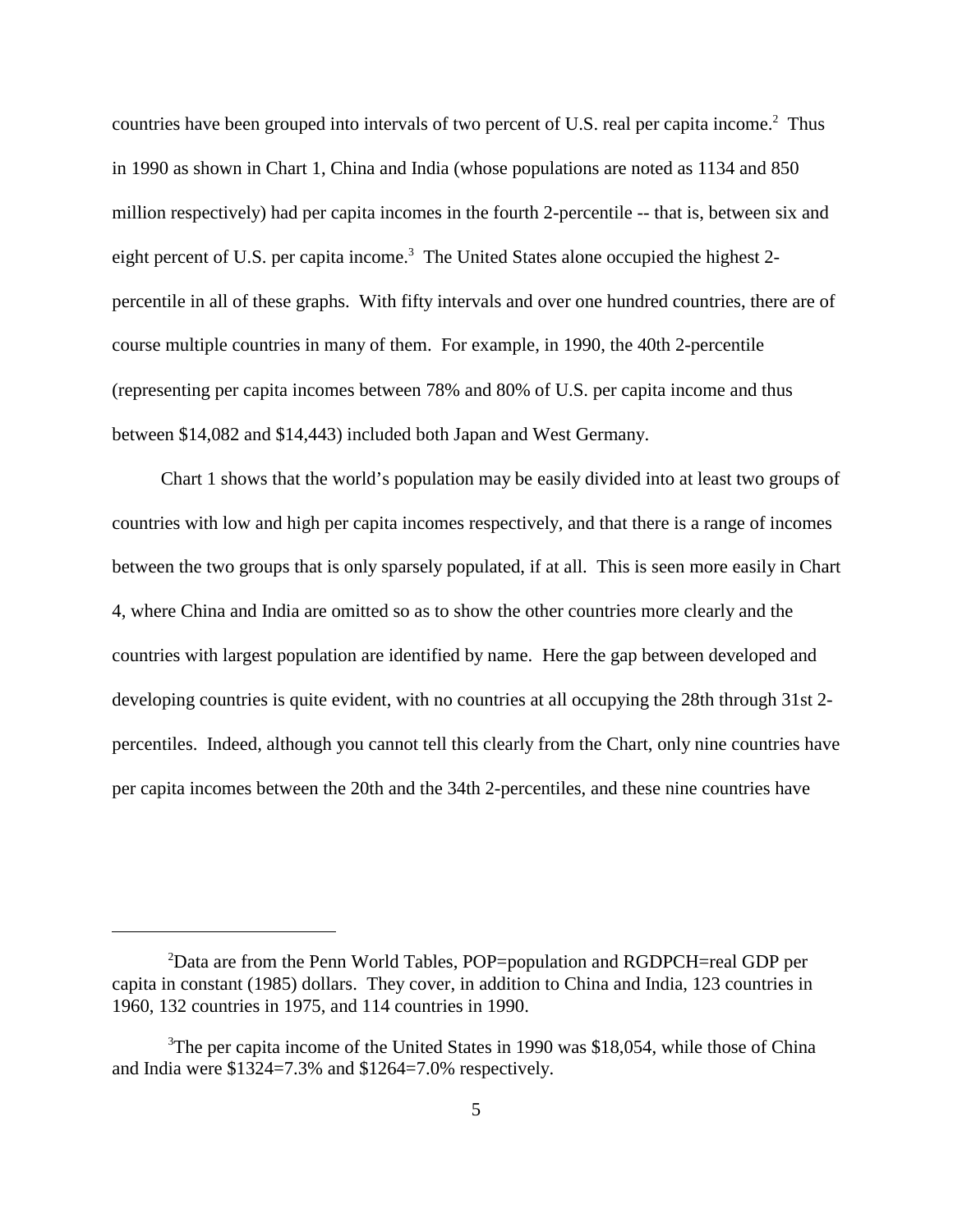combined population of only 85 million, or only three percent of world population excluding China and India.<sup>4</sup>

It is of course possible for this sort of grouping to exist but to be temporary. Perhaps the two groups are moving together over time. Others have pursued more formal empirical tests of this possibility than I will here,<sup>5</sup> where I will be content with looking only at two more graphs of these distributions in the past. Chart 2 shows the distribution in 1960, where the most distinctive feature was that the developed countries were much further behind the United States than in 1990. One can still perceive a perceptible gap between the developed and developing worlds, although it is not as large or as clear as it became in 1990, and the developed countries were not as tightly packed.

By 1975, in Chart 3, the countries appeared altogether more spread out, although much of this impression is due to the progress made by Japan in transforming itself from developing to developed. Without Japan in Chart 3, the gap between rich and poor would be more clear. In any case, however, the three graphs together seem to support the impression that there is a polarization of national per capita incomes and that this polarization is not disappearing.

A possibility of what might be going on here is that the poor countries are mostly remaining poor, while the rich countries are growing increasing rich and leaving the poor behind. This explanation is implicit in the literature on endogenous growth, in which countries can grow indefinitely at different rates, so that the faster growing countries pull further and further ahead.

 ${}^{4}$ Or less than two percent if China and India are included. The nine countries are, in decreasing order of per capita income, Singapore, New Zealand, Spain, Israel, Ireland, Cyprus, Taiwan, Trinidad, and Portugal.

<sup>&</sup>lt;sup>5</sup>See for example Sala-I-Martin (1996).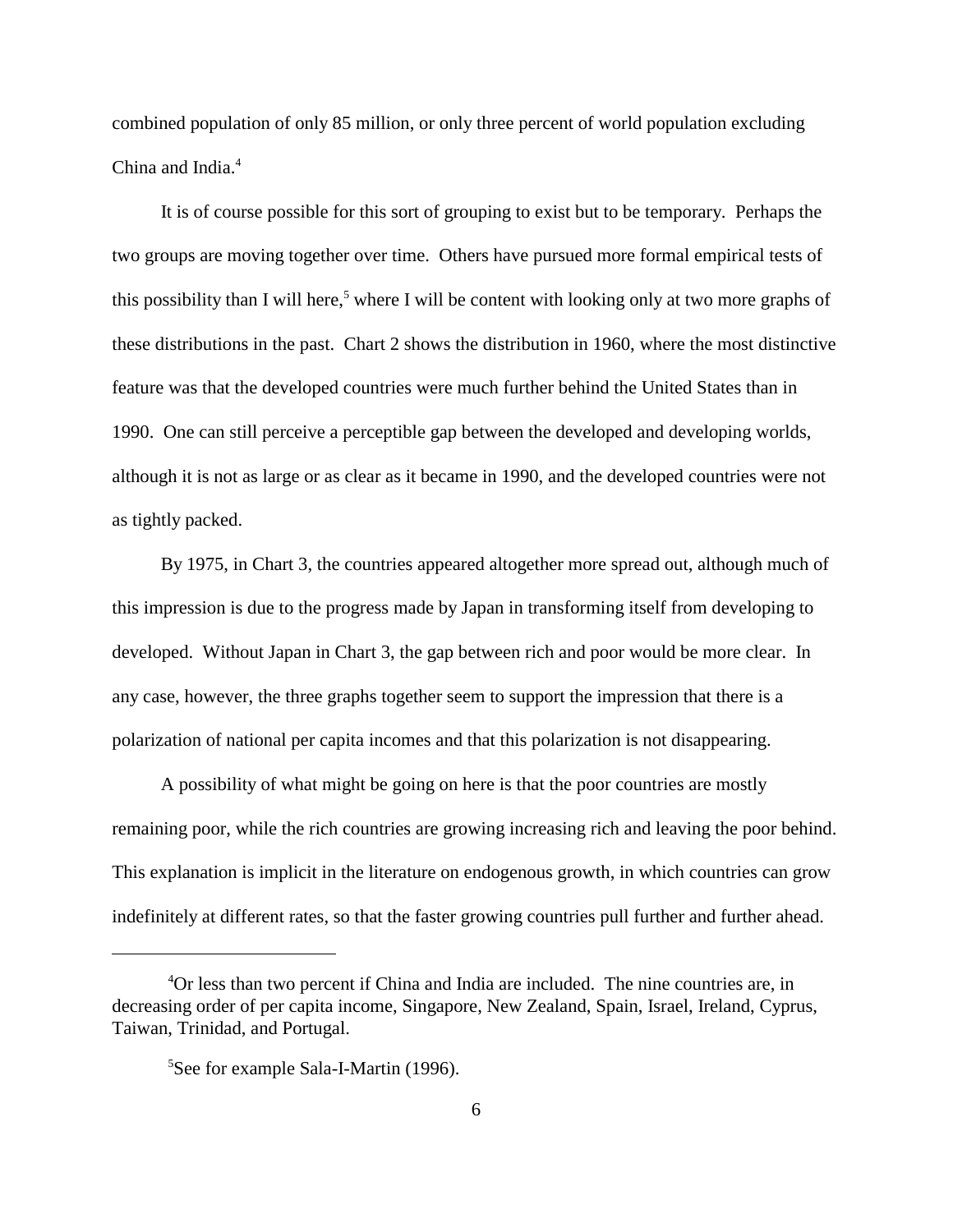There now exists a plethora of theoretical models to provide this result, but the empirical evidence in its favor is weak. Charts 2-4 suggest this weakness, since if the rich countries were growing significantly faster than the poor countries, we should see the countries being drawn toward the two extreme ends of the distribution, and we do not.

Thus the data are at least mildly suggestive of the possibility that the countries of the world are neither converging to a single level of per capita income, nor diverging as they would if their growth rates differed permanently. Instead, there appears to be the presence of, and perhaps the converge toward, several different levels of per capita income -- exactly as in Galor's club convergence. Theoretical explanations of this phenomenon also are not particularly scarce. Azariadis and Drazen (1990) provided an explanation in terms of "threshold externalities" which lead to increasing returns to scale in human capital accumulation but only after a threshold level of human capital has been reached. Barro and Sala-I-Martin (1995) also get this result in a model with an average product of capital that alternately falls, then rises, then falls. These models are rather like Galor's, in that they depend on the particular functional form of some aspect of technology or behavior. By tinkering with that function, one can generate results of various sorts, including something rather like what has been observed. The advantage of the model here, however, is that the special shape needed for club converge arises more naturally from the economics of production, specialization, and trade in a Heckscher-Ohlin model.

These explanations for club convergence, including mine, also have in common the property that, if all countries were sufficiently similar in their initial conditions, then club convergence would not arise. For example, if all countries could somehow start above the threshold in the Azariadis and Drazen (1990) model, then all could enjoy the high steady state.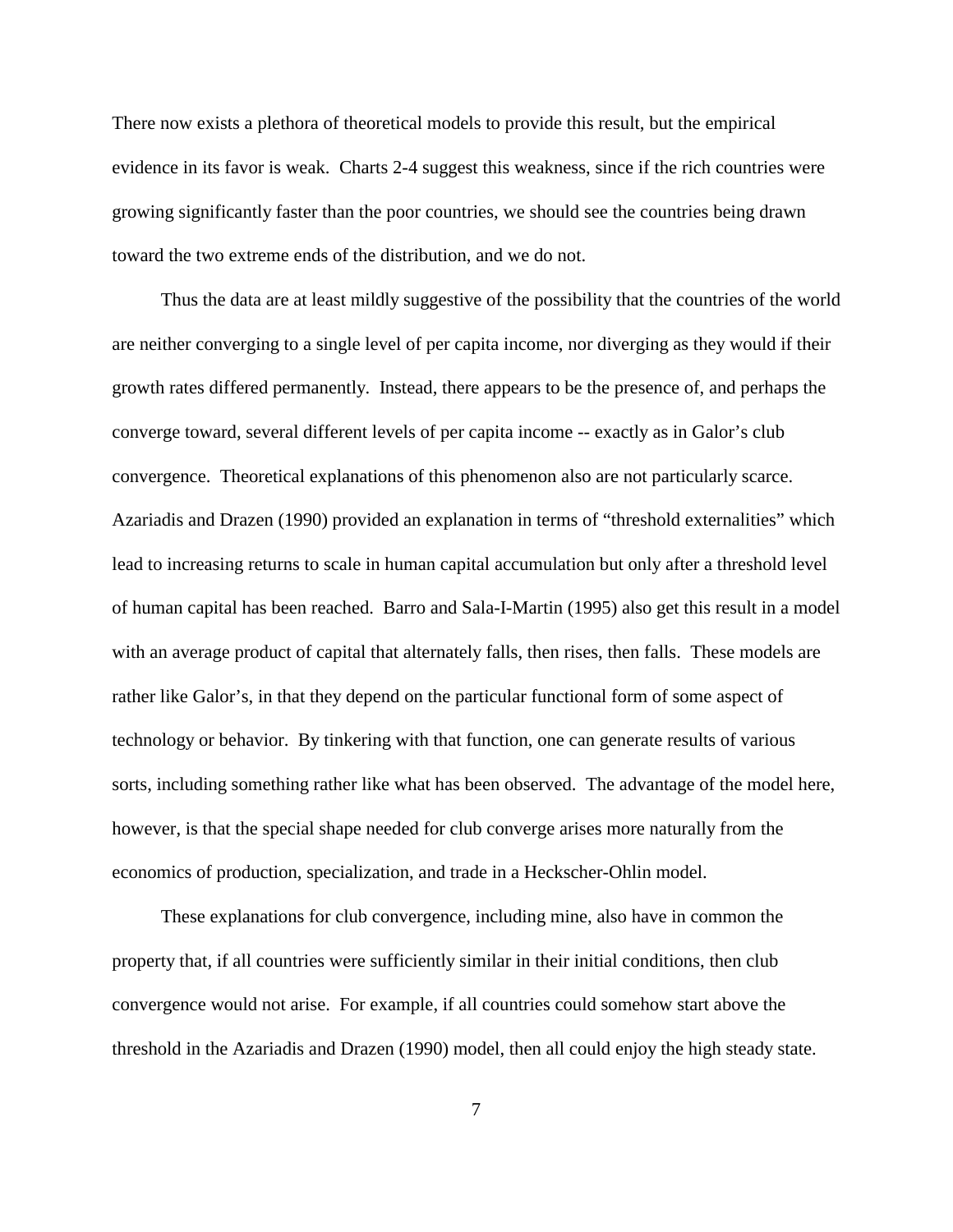Matsuyama (1996) provided an original and innovative alternative to this property in a model where some countries must, of necessity, remain poor. In his model there is agglomeration of different activities in different parts of the world, and this in turn implies the existence of a "pecking order" among nations, some of whom will be rich but some of whom must remain poor.

#### **III. Solow Growth a la Galor**

The Solow growth model is familiar to most. Income, *Y*, is generated from the employment of labor *L* and capital *K* in a function *F* that is homogeneous of degree one:

$$
Y = F(K,L) \tag{1}
$$

In the usual one-sector model, *F* is a production function, although it could, and will below, represent a more general relationship between factors and income. For later use, *Y* should be measured in the same units as investment and therefore the capital stock.

The labor force is assumed to grow at a constant proportional rate, *n*, while the capital stock grows due to investment, which is in turn equal to saving, *S*: 6

$$
\dot{L} = nL \tag{2}
$$

$$
\dot{K} = S \tag{3}
$$

Letting  $k = K/L$  be the capital-labor ratio, its change over time,  $\dot{k} = dk/dt$ , is

$$
\dot{k} = S/L - nk \tag{4}
$$

<sup>&</sup>lt;sup>6</sup>A constant rate of depreciation is also easily incorporated.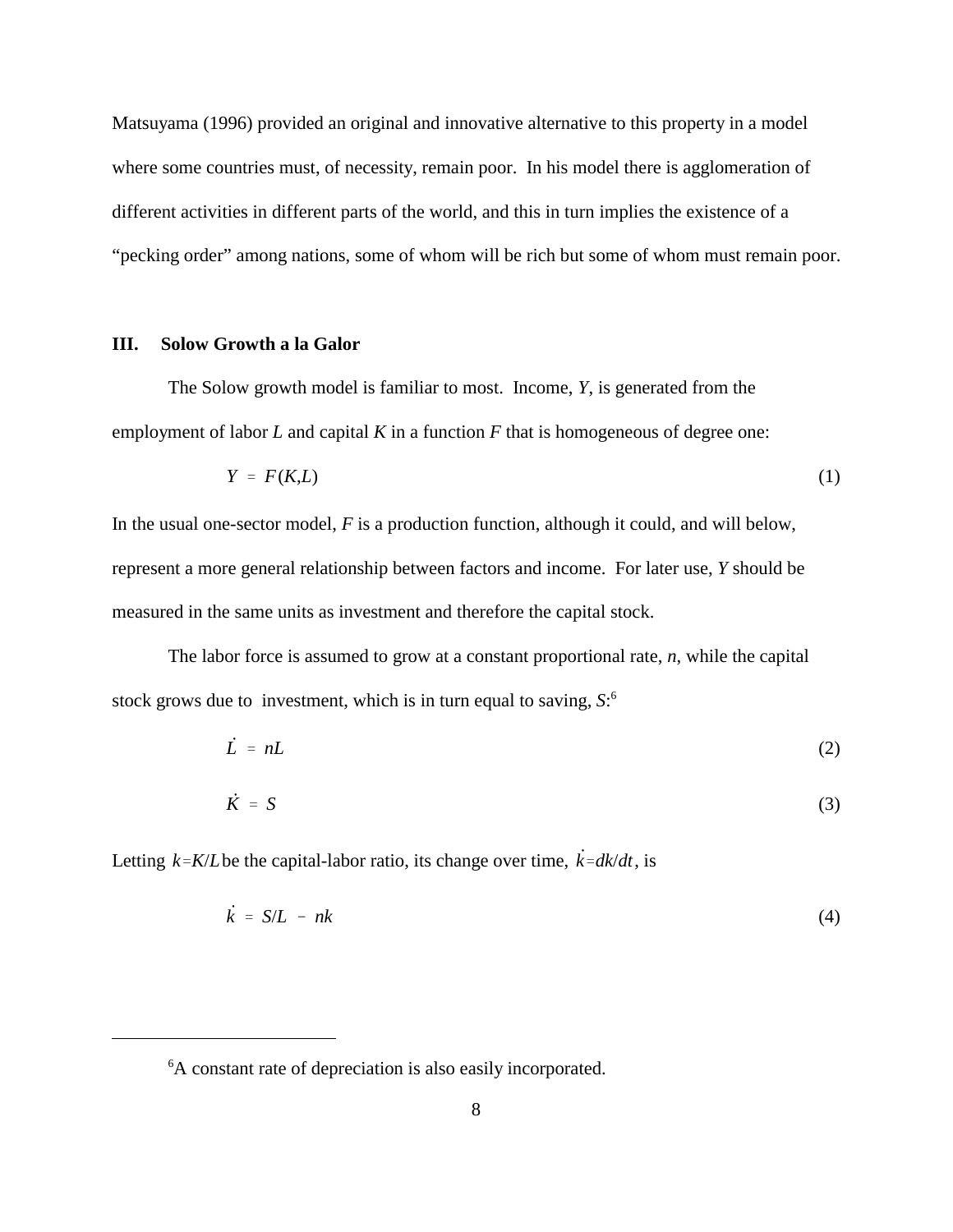income, so that  $S=sY=sF(K,L)$ . The homogeneity of *F* can then be exploited to express per *y*= $Y/L = F(K/L)L = F(K/L)$  *f*(*k*): That is, change over time in the capital-labor ratio is critically dependent on the specification of per capita saving, *S/L*. In Solow's model, saving was taken to be a constant fraction, *s*, of total

$$
S/L = s f(k) \tag{5}
$$

The dynamic behavior of the model is seen graphically, as in Figure 1, where the positive and negative terms in (4) are graphed separately. The first, per capita saving, is just the fraction *s* of the per capita production function, *f*(*k*), which is also shown. The second term in (4) is just a ray from the origin with slope *n*. The time derivative of the capital-labor ratio is then the vertical distance between these two curves. Under standard assumptions about production functions, $<sup>7</sup>$  per</sup> capita saving in this formulation is above *nk* at low *k* and below it at high *k*, crossing *nk* only once. That intersection is the steady state capital-labor ratio, *k\**, and the dynamics of the model cause *k* to converge to *k\** over time, as shown by the arrows.

It is this behavior that has led interpreters to associate the Solow model with what has been called (conditional) convergence. That is, any two countries with the same technology, *f*, and identical savings and population growth parameters (hence "conditional") but different initial factor endowments will converge over time to the same capital-labor ratio, *k\**, and therefore to the same level of per capita income. The strong result can be weakened, as noted by Solow himself, by permitting a technology for which output per unit of capital, *f*(*k*)/*k*, stays always

<sup>&</sup>lt;sup>7</sup>These assumptions include the Inada (1963) conditions that  $f'(0) = \infty$  and  $f'(\infty) = 0$ .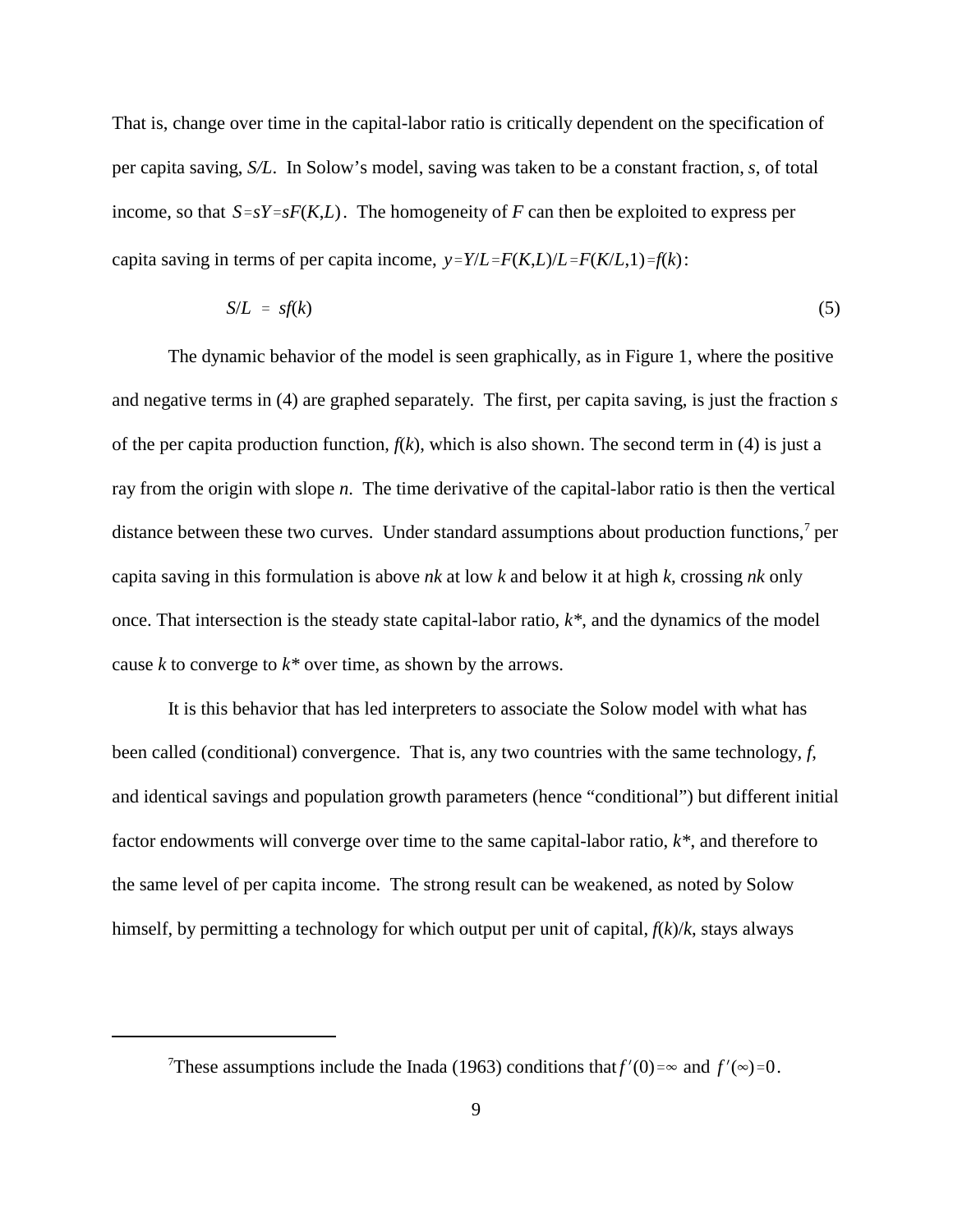above a lower bound greater than  $n$ <sup>8</sup>. This raises the possibility of indefinite endogenous per capita growth that has been the focus of so much recent endogenous growth literature. But it does not help to explain a case that may be more relevant empirically: countries whose growth does level off, but at vastly different levels of per capita income.

its income is obtained solely from labor, so that savings is some fraction,  $s_w$ , of labor income. fraction of labor income per capita, ie., the wage:  $S/L = s_w w$ . Galor's (1996) suggested modification of the Solow model to allow for this possibility is very simple: assume that savings occurs only out of wages, not out of total income. He motivates this assumption by placing the Solow model in a two-period, overlapping generations context, with only the first generation working. In such a model, only the first generation can save, and That fraction could in general depend on a variety of things, including the rate of return on capital, but for simplicity we can take it to be a constant.<sup>9</sup> Savings per capita is then that same

Now the wage must rise with capital accumulation, but it need not do so smoothly. It may rise quickly to a high level for low values of *k* and then rise only slowly as *k* rises further, as it will, for example, with a CES production function with  $\sigma$ , the elasticity of substitution, greater than one. Alternatively, it may be a constant fraction of per capita income, replicating the savings function in Figure 1, as it will with a Cobb-Douglas production function. Or it may stay very low until some critical *k* is approached, then rise rapidly to level off much higher, as it will

<sup>&</sup>lt;sup>8</sup>Thus violating the second Inada Condition.

<sup>&</sup>lt;sup>9</sup>This would be the case, for example, if consumers in the two-period overlapping generations model had Cobb-Douglas preferences for first and second period consumption.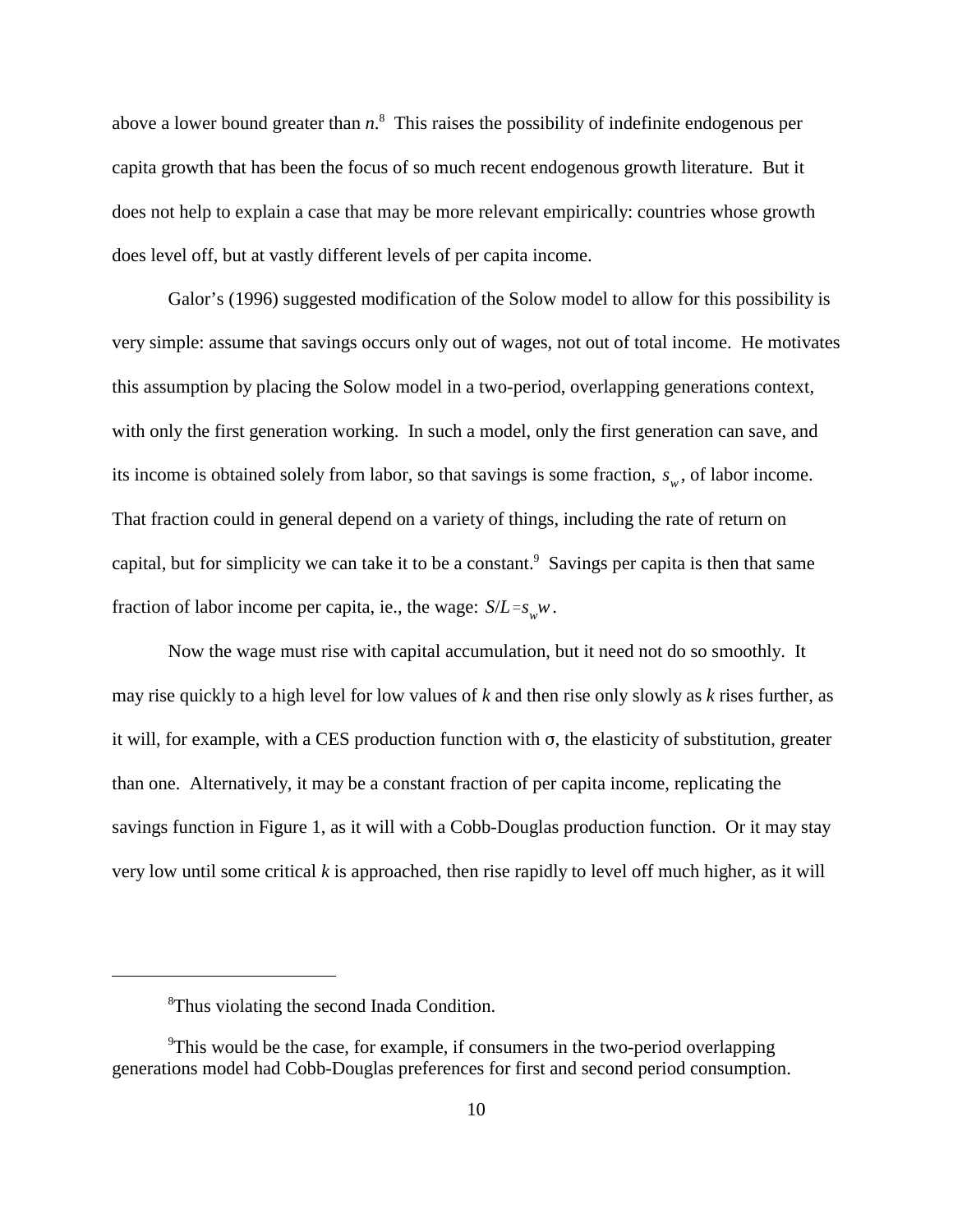with a CES production function if  $\sigma$  is sufficiently less than one. This last possibility is shown in Figure 2.

states,  $k_1^*$ ,  $k_2^*$ , and  $k_3^*$ . The middle steady state is unstable, and the economy approaches either  $k_1^*$  or  $k_3^*$  over time depending on whether initial *k* is below or above  $k_2^*$ . This is more or less the club-convergence phenomenon, but it takes an extreme form, since  $k_1^*$ =0. That is, countries As seen in Figure 2, savings out of wages can, in the case shown, lead to multiple steady end up either rich or, in effect, dead.

To get multiple steady states that start above zero is quite possible in this simple model, but it requires that the wage, as a function of *k*, wiggle even more than the one shown in Figure 2. Perhaps such a function could be justified, although at this point Galor's model may begin to strain the bounds of plausibility.

In any case, the Galor model has another characteristic that seems manifestly inappropriate for addressing growth of different countries in the world economy. This is that these countries do not seem to trade. Each produces a single good that it uses for both consumption and investment, and it has no use for exports or imports. The model could be reinterpreted to correct this, having each country specialize in a single good, then exchange it at world prices for what it needs to consume and invest, but that degree of specialization may also strain credulity. In any case, I will look next at neoclassical growth in the context of a Heckscher-Ohlin trade model, where patterns of specialization and diversification will be endogenous.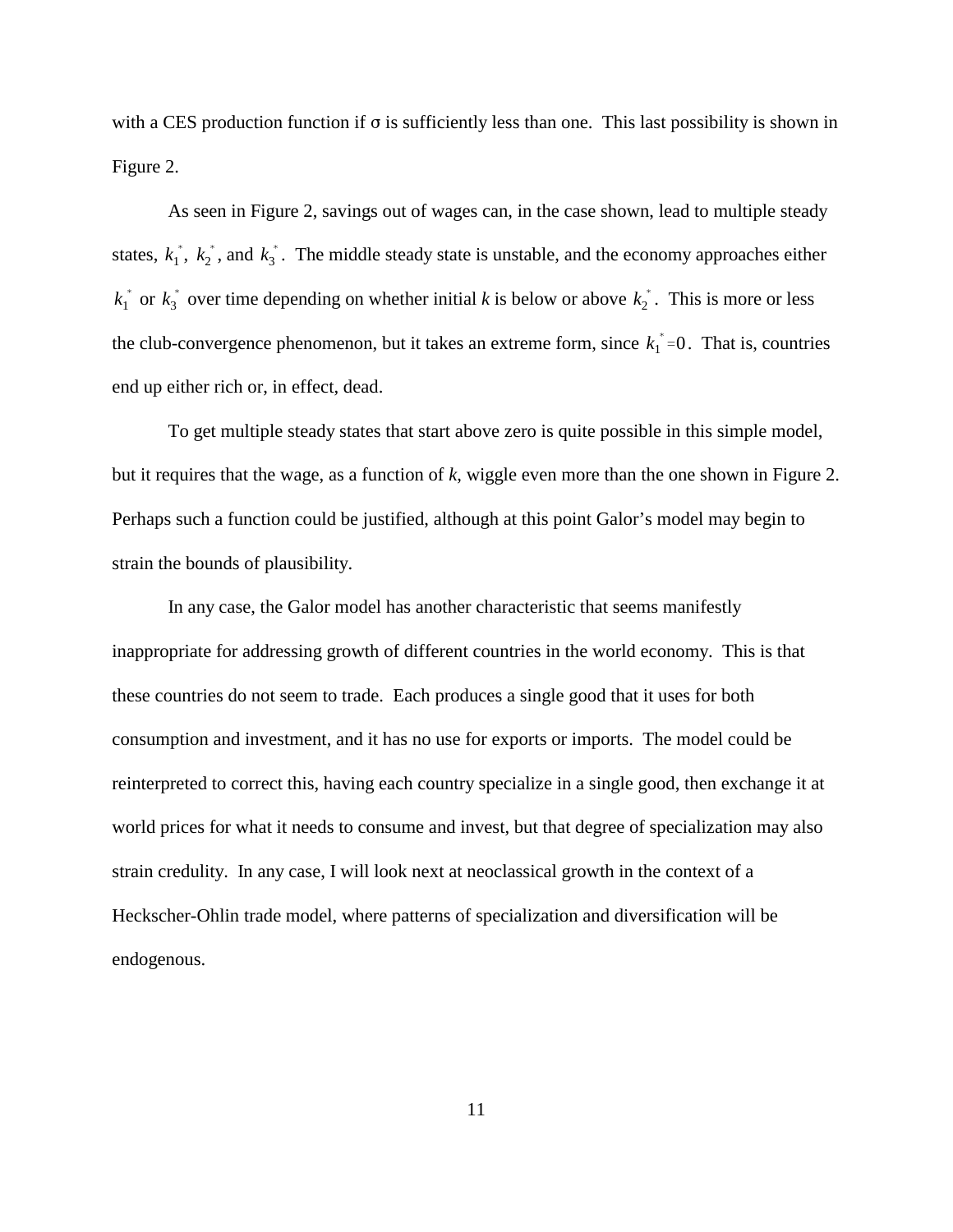#### **IV. Neoclassical Trade and Growth**

Among the many extensions of neoclassical growth theory that were attempted in the 1960s and early 1970s, extensions to incorporate neoclassical trade were among the most prominent. After Uzawa (1961, 1963) first built and solved a two-sector neoclassical growth model of a closed economy, Oniki and Uzawa (1965) took the natural next step of allowing two such countries to trade. In their model, one sector produced a consumption good and the other an investment good, and the structure of the model was an elegant hybrid of the Solow growth model and the 2x2x2 Heckscher-Ohlin trade model. It was somewhat cumbersome, however, and was not itself the basis for many extensions.

I will work here with an approach to this model developed in Deardorff (1974). There I showed that, taking prices of the two goods as given, the per capita income of a country can be easily constructed from the per-worker production functions of the two industries, each multiplied by its price. As shown in Figure 3 for two goods, labor-intensive  $X_1$  and capitalintensive  $X_2$ , the per-worker production functions,  $f_1$  and  $f_2$ , are first drawn as functions of their respective sectoral capital-labor ratios,  $k_1$  and  $k_2$ . Per capita income of the country, *y*, as a function of the country's capital-labor ratio, *k*, is then the convex hull of  $f_1$  and  $f_2$ . That is, a straight line tangent to both sectoral curves is drawn from A to B, and *y* is then given by the curve OABD. Per capita outputs of the two sectors are given by curves OAFG and OEBD, which include the diagonals of the trapezoid formed by AB and the perpendiculars from A and B to the horizontal axis.

Using Solow's (and Oniki and Uzawa's) proportional savings assumption, per capita saving, *S/L=sy*, is then simply a scaled down version of OABD, itself including a straight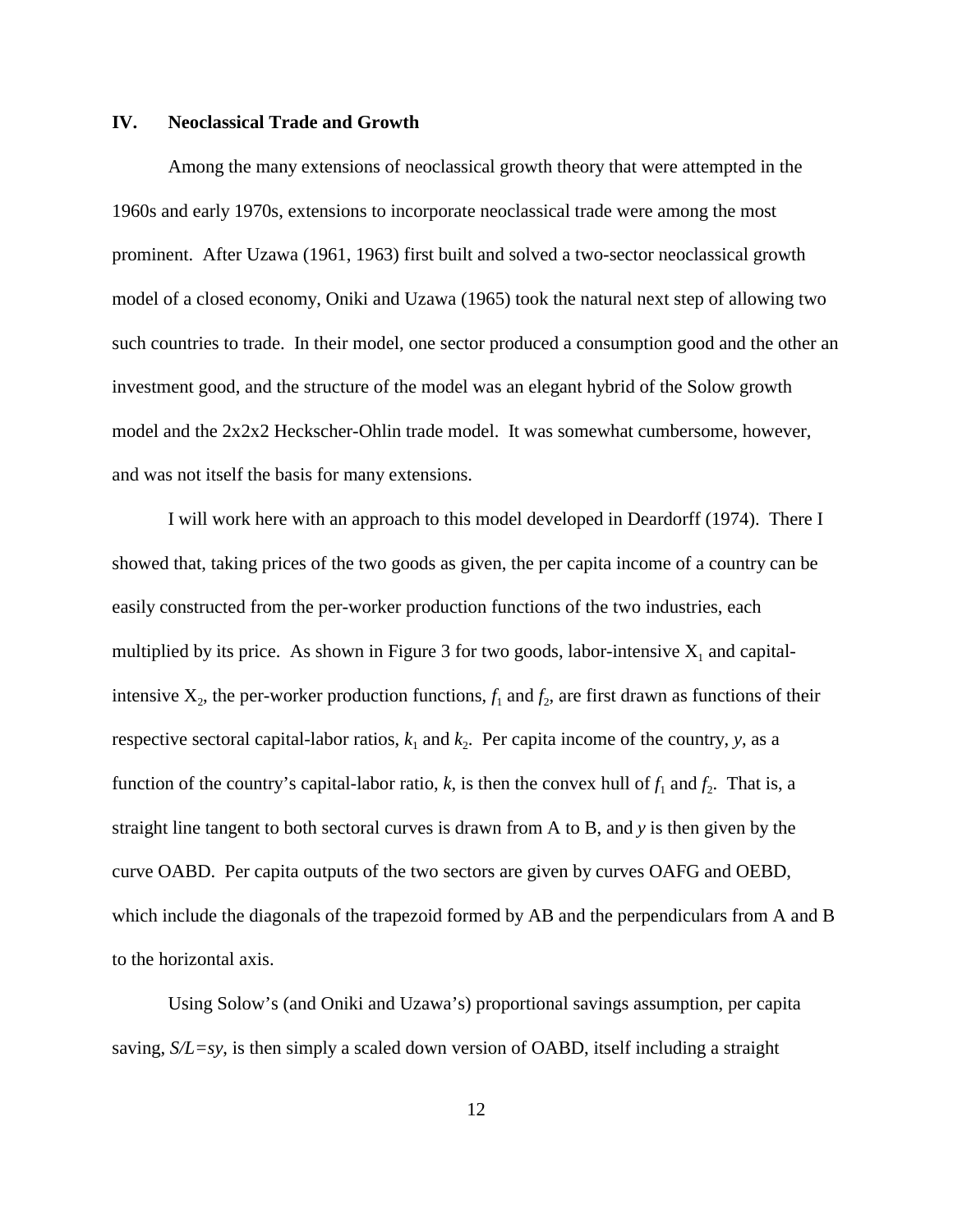segment between the vertical lines under A and B. If prices remain fixed over time, then this per capita savings curve can be used along with the usual population growth ray, *nk*, to infer the dynamics of growth. In the case shown in Figure 3, the steady state at *k\** has the country producing both goods, although if it had started its growth at a much lower capital-labor ratio, it would first have specialized in the more labor-intensive good,  $X_1$ . Under the assumption of Oniki and Uzawa that one of the goods is the investment good, the pattern of trade can also be inferred by comparing the per capita output of that good, given above, to the demand for the investment good given by *sy*. In the case shown, for example, if the investment good is the capital-intensive  $X_2$ , an initially poor country will first produce none of it and instead import all that it requires in exchange for the consumption good, then at some point in time begin to produce it, and eventually, in steady state, export it.

This construction can be used for a variety of purposes, including many of those commonly served in trade theory by the more familiar Lerner-Pearce diagram based on unit-value isoquants. However, it is obviously best suited for analysis of neoclassical growth, because of its similarity to Figure 1 used by Solow. For a small open two-sector economy that takes world prices as given, it gives a complete picture of the growth process so long as the exogenous world prices can also be taken as constant over time. The diagram can also provide part of the analysis of the growth of a closed two sector economy or of a two-country world, although it must be supplemented in those cases with some other analysis to determine equilibrium prices.<sup>10</sup>

With proportional saving, this two-sector, open-economy growth model evidently behaves very similarly to the one-sector closed-economy Solow growth model, and it has the

<sup>&</sup>lt;sup>10</sup>Much of this was done in Deardorff  $(1971)$ .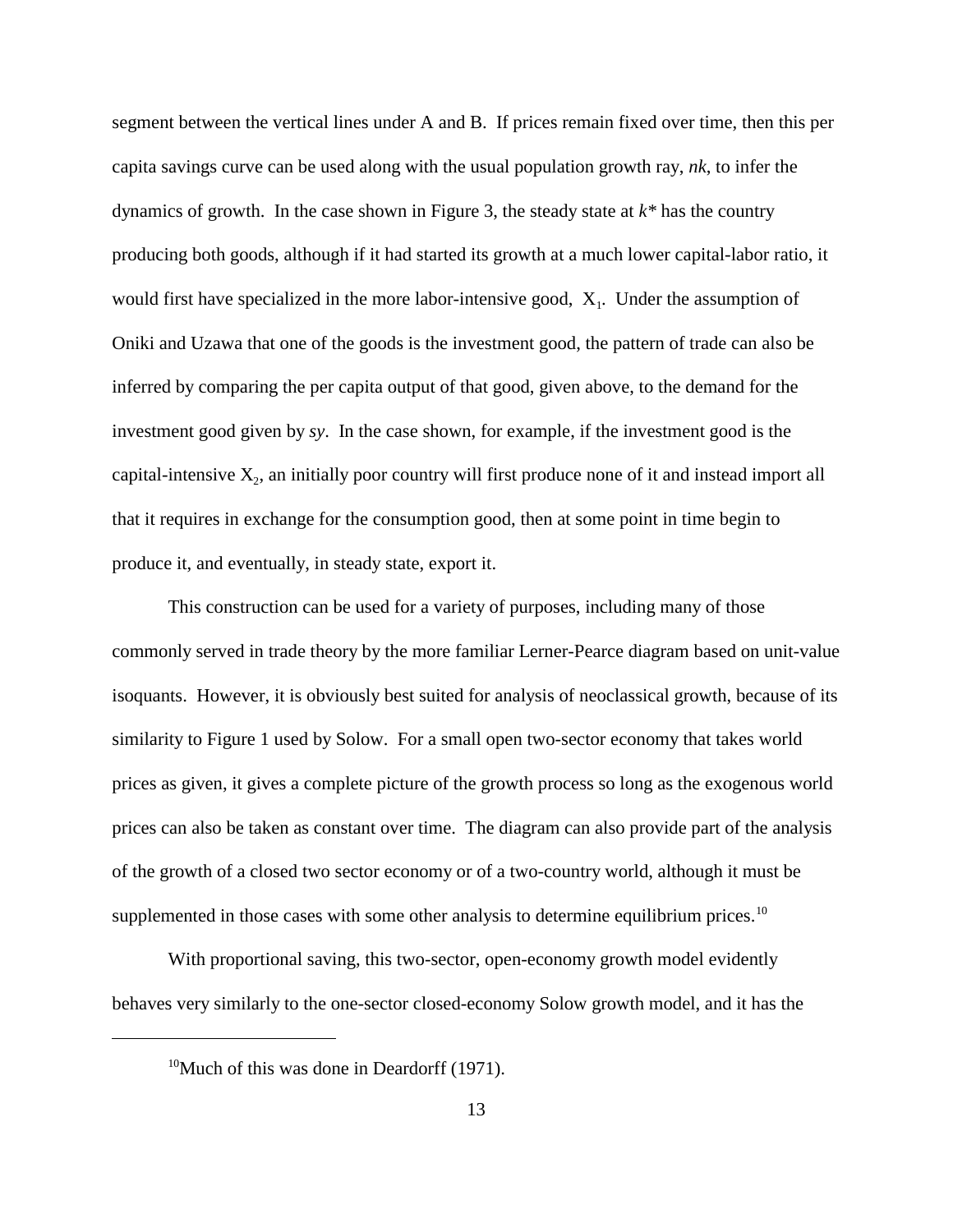same implication of conditional convergence of the countries of a trading world. Indeed, one could have many countries all looking like Figure 3 and trading with the same world economy whose prices anchor the figure, and all would then converge eventually to the same *k\** regardless of their initial conditions.<sup>11</sup>

Also like the Solow model, this model can be modified following Galor to generate a form of club convergence. I do not pursue that modification here, because I do not find the results as plausible as those of the next section, where I also allow for more goods and possible failure of factor-price equalization. But the interested reader may wish to investigate them.<sup>12</sup>

#### **V. More Goods**

Since the heyday of neoclassical growth theory, attention to the Heckscher-Ohlin model of international trade has extended beyond the two-good textbook version of the model to allow for more goods. At the same time, the role of factor price equalization (FPE) in Heckscher-Ohlin models has been clarified. We now know that if the factor endowments of all the countries in the

 $11$ Of course the world market-clearing prices would be likely to change over time as the world factor endowments evolve, but at any point in time the picture would look enough like Figure 3 to generate convergence.

<sup>&</sup>lt;sup>12</sup>With only wages saved, the two-good case of Figure 3 will generate club convergence somewhat like Figure 2, so long as the elasticity of substitution of the more capital intensive good is sufficiently small. In that case, and with, say, a Cobb-Douglas labor-intensive sector, per capita saving behaves as follows: It rises in proportion to national income to the left of E, is constant between E and F, then rises quickly to include almost all income to the right of F. For appropriate parameters  $s_w$  and *n*, there will be positive stable steady states to the left of F and also far to the right of F. In this scenario, the poor club does survive with positive income, and it may even produce both goods, while the rich club necessarily specializes completely in the capital intensive good. By making the labor-intensive good also substitution inelastic, another stable steady state at zero can also be obtained.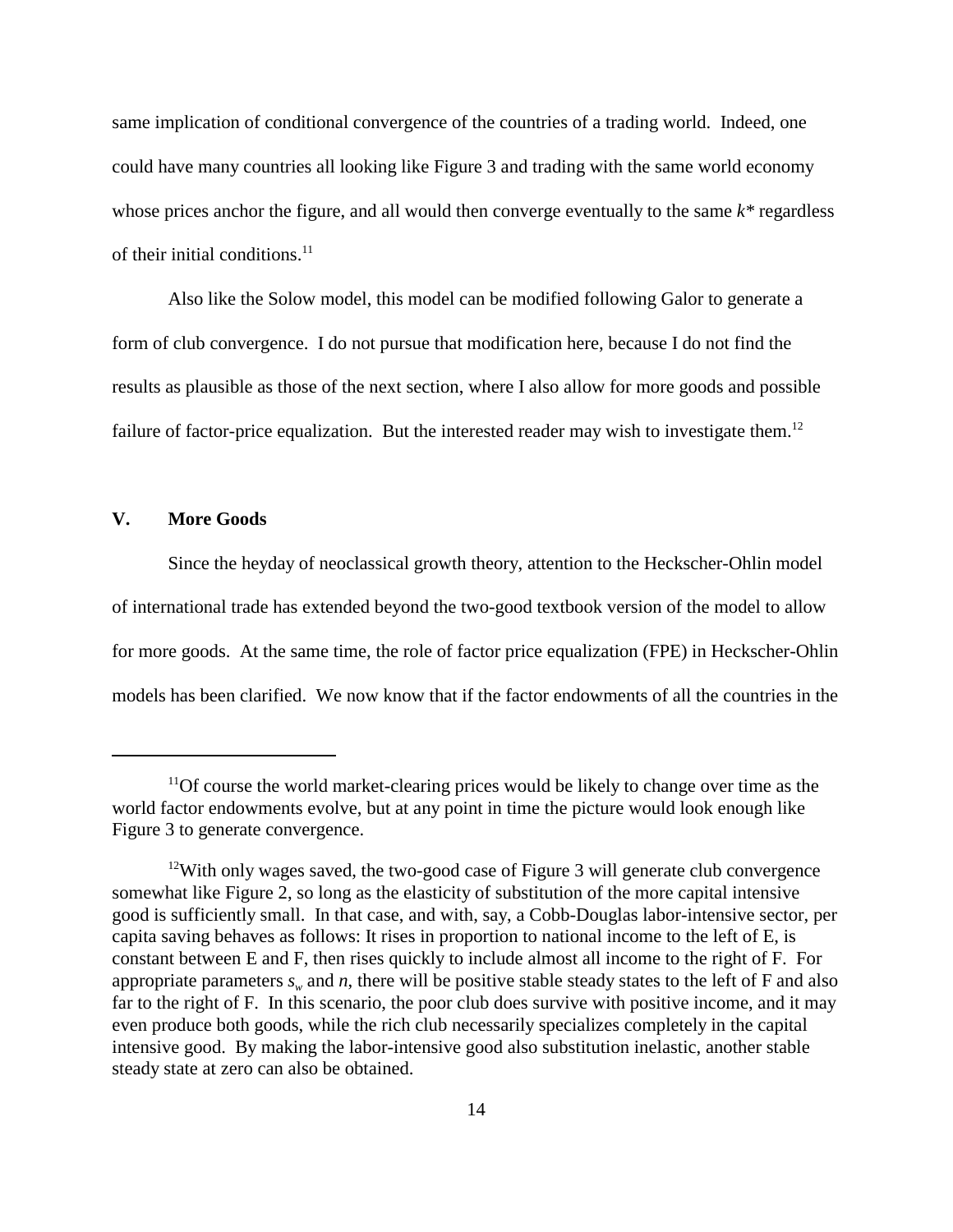world are sufficiently similar, then it is possible for free and frictionless trade to lead to complete FPE, with all countries at least potentially producing all goods. But if factor endowments differ enough, then complete FPE will be impossible, and the world will sort itself into at least two groups of countries with different factor prices.<sup>13</sup> Exactly what this arrangement will be we do not know, but one such arrangement that can arise under particular circumstances has countries in just two groups, each group of countries producing a different group of goods. Such an equilibrium suggests itself for the problem here, where for a different reason we are also looking at groups of countries that may have different factor endowments. I will therefore extend the analysis of the previous section to a model of just three goods.

Suppose, then, that goods  $X_1, X_2$ , and  $X_3$  have different capital intensities, and that world prices happen to be such that complete FPE is not possible. Trade theorists are familiar with this situation, which is usually depicted with the Lerner-Pearce diagram and unit-value isoquants that imply two cones of diversification, one for producing goods  $X_1$  and  $X_2$ , the other for producing  $X_2$  and  $X_3$ .<sup>14</sup> In the per capita income diagram used here and applied to this case, the convex hull of the three per worker production functions includes two straight line segments that correspond to these diversification cones. Figure 4 shows this hull and the two diversification cones, one between A and B, and another between C and D. I have omitted the portions of the per worker production functions that are not part of the hull to reduce clutter, but the reader can imagine what they must look like. The production function for the most labor-intensive good,  $X_1$ , simply continues the smooth curve begun by OA. That for good  $X_2$  is a curve from O to B (starting

 $13$ See Deardorff (1994b).

 $14$ See Deardorff (1979).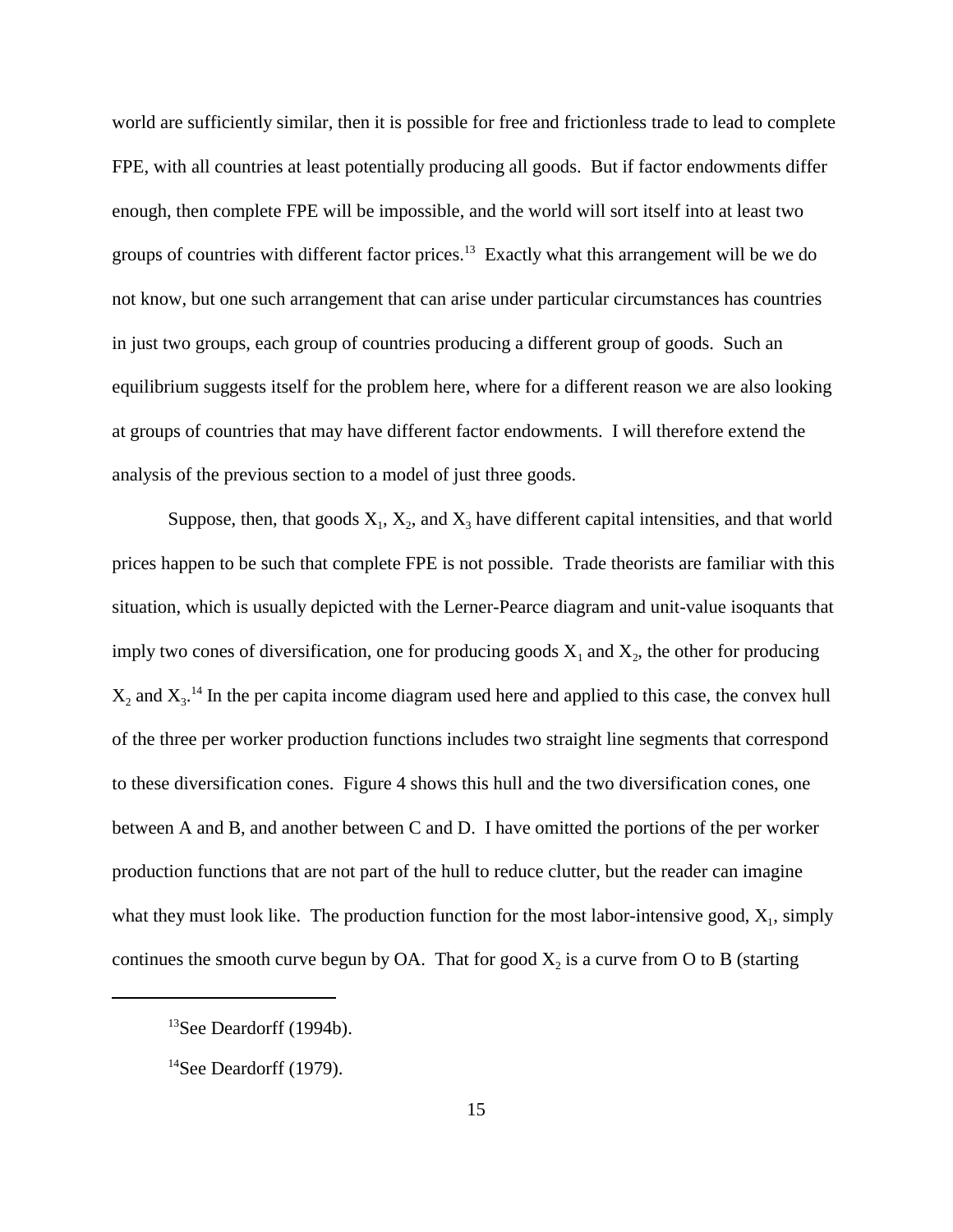flatter than OA), includes the short curved segment BC, and then continues in another smooth curve to the right of C and below the hull. That for  $X_3$  is a still flatter smooth curve from O to D and then follows the hull along DE.

This three good model would again behave very like the Solow one-sector model if savings were proportional to income. The per capita savings curve would be just a scaled down version of the per capita income curve, and the straight segments of it would have no substantive implications, except for their underlying message about how patterns of production and trade would vary during the course of growth.

But with Galor's assumption that savings comes only out of wages, this shape has startling implications. Throughout each straight segment of the per capita income hull, factor prices are constant due to FPE, and in particular, the wage is constant at the level given by the vertical intercept of the (extended) straight segment.<sup>15</sup> And where the per capita income curve is not straight, following one of the per worker production functions, the wage rises with *k* at a rate that depends essentially on the elasticity of substitution of that particular production function. Thus a curve representing the wage for all levels of *k* is like the one shown: rising from O to F, flat from F to G, rising from G to H, flat again at a higher level from H to I, and finally rising thereafter.

This unusual shape for *w* is also, under Galor's assumption, the shape of the per capita savings curve, since that is the same curve scaled down by the fraction  $s_{w}$ . Rather than draw yet another curve in Figure 4, I assume implausibly that  $s_w$  is unity (or alternatively that the entire

Per worker output is  $y = f(k)$ , the rental price of capital is  $r = f'(k)$ , and the wage is  $w = f(k) - rk$ , which is the vertical intercept of the tangent to the curve  $f(k)$ .  $15$ This is a standard feature of two-factor production functions written in intensive form.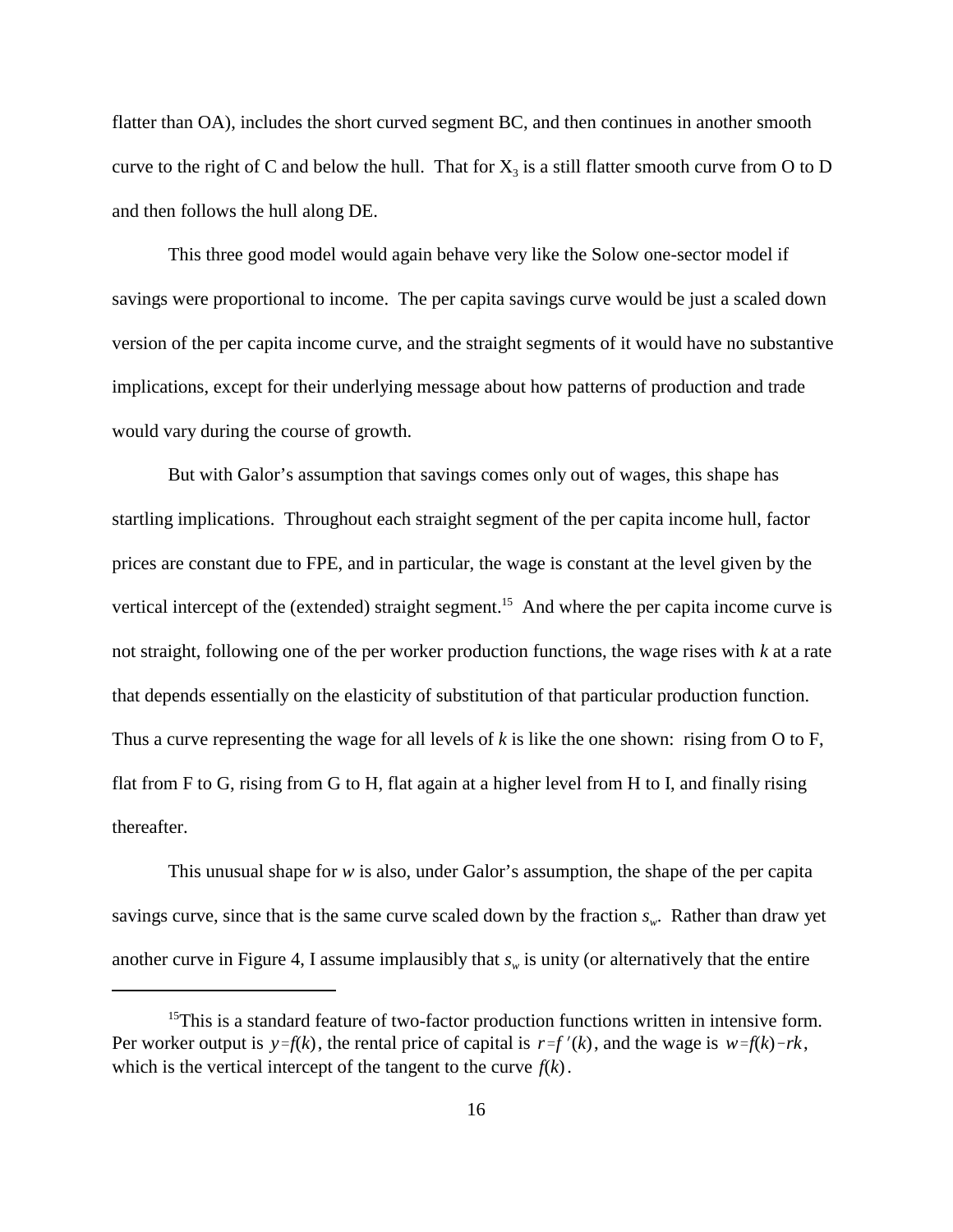two stable steady states, both in cones of diversification.<sup>1617</sup> These are shown as  $k_1^*$  and  $k_3^*$ , and there is also an unstable steady state at  $k_2^*$ . Thus it is not only easy to get multiple steady states – vertical dimension of the figure has been scaled by  $s_w$ ), and I therefore treat the wage curve itself as the per capita savings curve. Inserting a population growth ray, *nk*, it is then not hard to get and thus club convergence – once one allows for multi-good, Heckscher-Ohlin trade; the model even seems to suggest them as likely.

origin only from above, preventing the unstable crossing at  $k_2^*$ . But with inelastic substitution in This is a bit of an overstatement, however, for I have implicitly made several assumptions that contribute to this result in drawing Figure 4. First, I have drawn the wage curve as quite steep between points G and H. This will only be the case if the elasticity of substitution in good  $X<sub>2</sub>$  is sufficiently less than one. In contrast, a Cobb-Douglas function would have had the wage just proportional to per capita output, and the resulting wage curve would cross rays from the this good of intermediate factor intensity, the wage curve can cross rays from below as shown. Indeed, if good  $X_2$  were Leontief, points B and C would coincide and GH would be vertical.

 $^{16}$ As long as the segment GH is steep enough to cut rays from the origin from below, as shown and as discussed further below, then there will exist values of *n* such that there are multiple steady states. However these will not necessarily occur in cones of diversification. The latter property is easy to get by drawing the production functions appropriately, as shown, but it is also easy to draw the functions so that a steady state in one cone can only be accompanied by other steady states outside of either cone. Of course, the per capita income curve on which this is all based depends not only on the sectoral production functions, but also on world prices, and these will have adjusted so that all goods are produced somewhere and world markets clear. To me that suggests that configurations such as Figure 4, with both steady states in cones of diversification, are more likely than configurations in which one steady state involves specialization. However, "likely" here has no rigorous meaning. In any case, the behavior of the model is pretty much the same in either case.

 $17$ If production functions have low elasticity of substitution, then the wage will rise rapidly to the right of point I, and additional steady states will exist with complete specialization.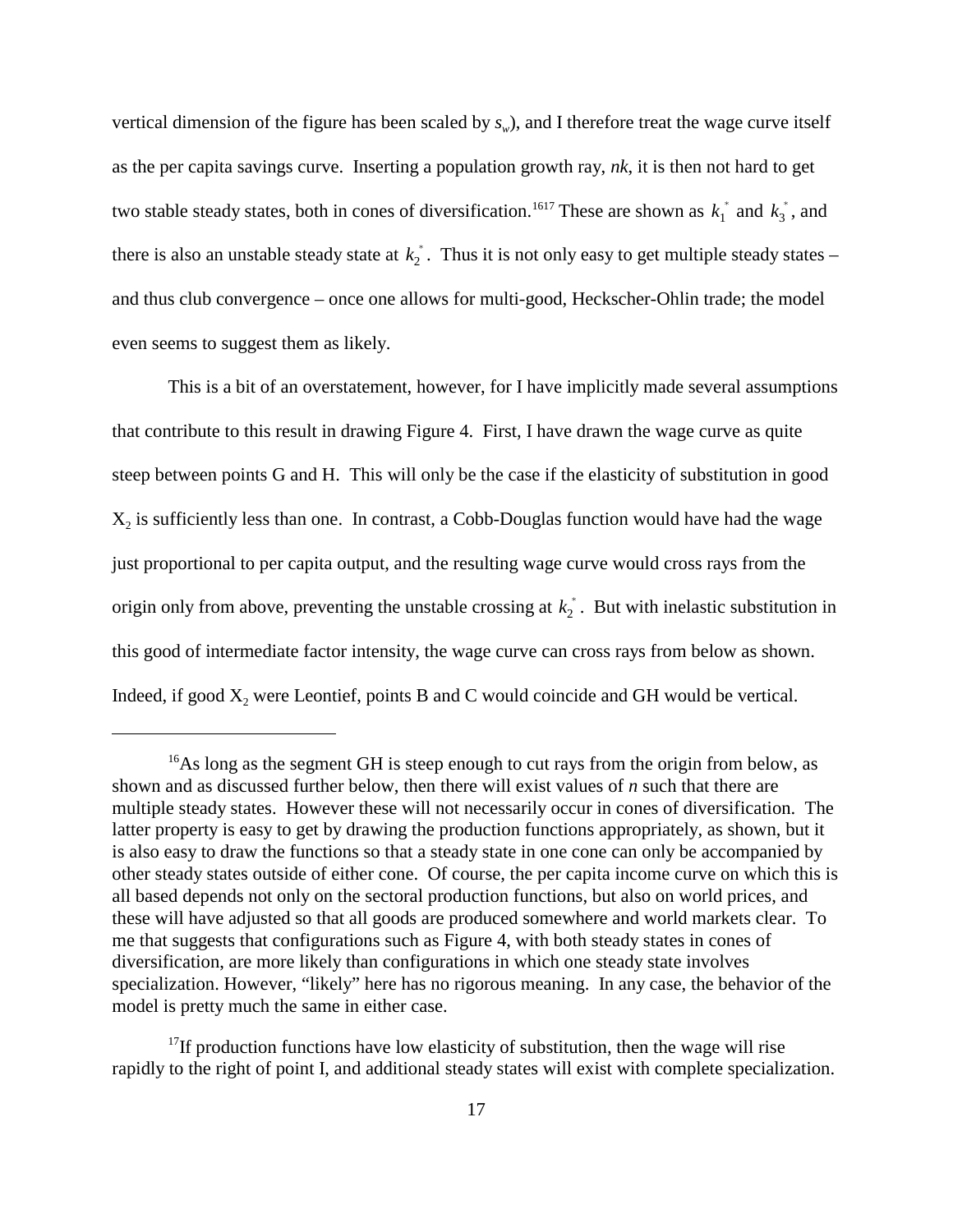I have also implicitly selected prices of the goods that yield the desired picture. However, that is not as arbitrary as it might seem. World prices must be such as to give equilibrium in all goods markets. If initial factor endowments are sufficiently different across countries to prevent FPE, then prices must adjust so that all goods are produced somewhere. This does not necessarily assure that countries diversify, but obtaining positive production of all goods is surely easiest if prices adjust so that both diversification cones include at least some countries.

capital-labor ratio (here  $k_2^*$ ) converging on a low *k* and countries above it converging on a high *k*. I am treating the figure and the prices that underlie it as though they were fixed over time, but obviously they will not be fixed as long as a nontrivial portion of the world economy is still adjusting toward steady state. Nonetheless, it seems likely that at each point of time along the way, the picture will look something like figure 4, with countries below some dividing-line Ultimately, what will matter will be the prices that prevail when all countries have reached steady state. Since the countries are not being drawn closer together along the way, it will not be surprising if they remain too far apart for FPE in the steady state, and then steady state prices that permit all goods to be produced could easily give rise to the picture in Figure 4.

Let me summarize what this model, together with Heckscher-Ohlin trade theory, says. Suppose that countries have identical technologies and identical behavioral parameters (*n* and  $s_w$ ), but different initial factor endowments. If those differences are not too large, then world equilibrium will entail FPE and we will be in something like the situation of section III, with only a single cone of diversification and a single flat in the wage curve. Convergence of all factor endowments to a single steady state is not assured, for multiple steady states can arise here just as in Galor's one sector model. But they do not appear particularly likely. However, if countries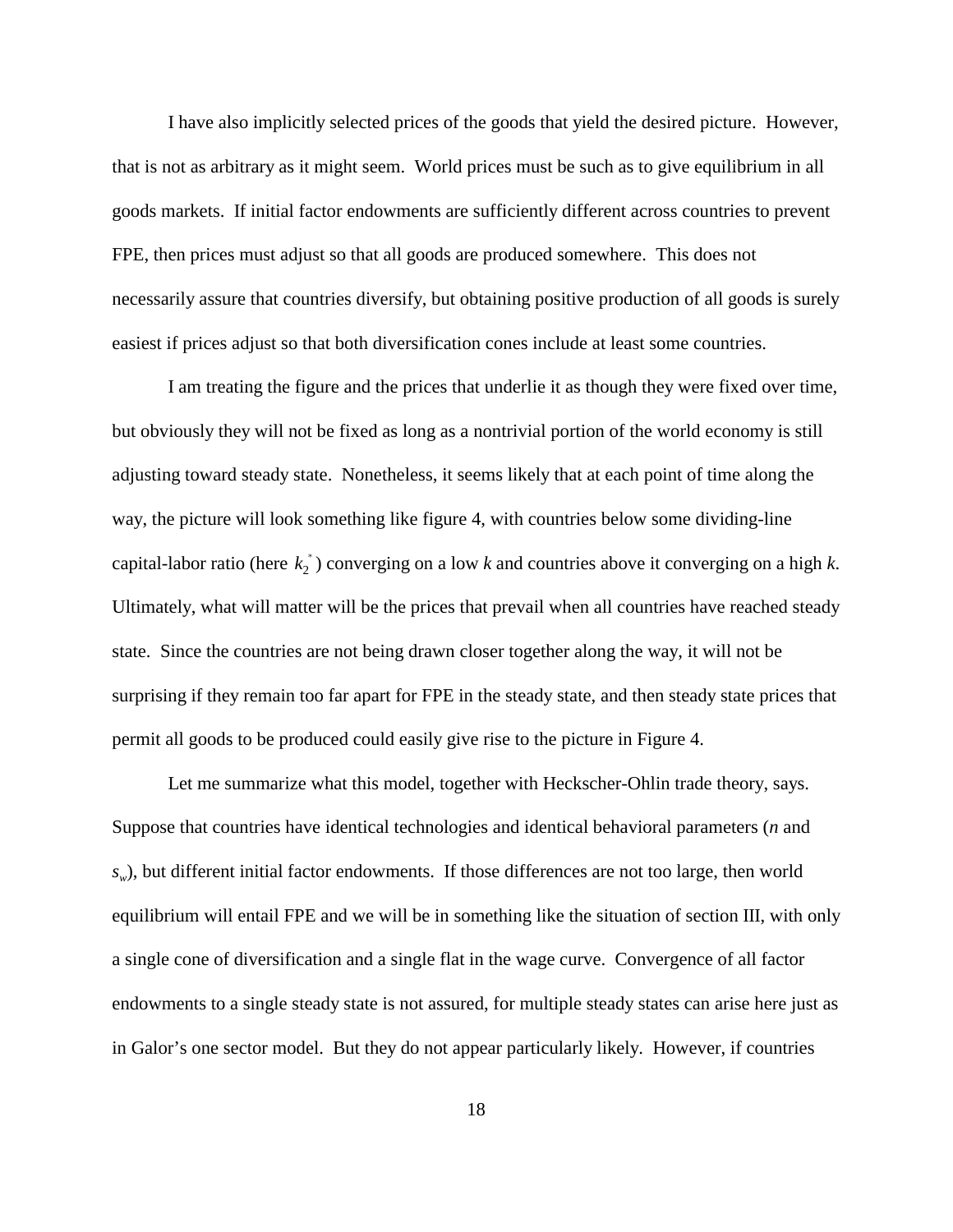begin with endowments too diverse to permit FPE, then market clearing prices will necessarily imply multiple cones of diversification and a wage curve the wiggles as in Figure 4. As long as the good of intermediate factor intensity that is produced between these two cones is of sufficiently low elasticity of substitution, the wiggles *will* (not just "can") be big enough to yield multiple steady states. Thus the initial differences in factor endowments may remain over time, and the world will evolve toward a permanent situation in which countries remain divided into two groups, one rich and one poor.

#### **VI. Comparative Statics and Comparative Steady States**

countries are at  $k_1^*$  and others are at  $k_3^*$ . What happens if a poor country, starting at  $k_1^*$ , increases the fraction of its wages that it saves, from  $s_w$  to  $s_w$ ? A small increase will move its state even higher than  $k_3^*$ . Thus a comparatively small change in behavior can lead to a large Suppose now that we start in such a world steady state, with a large number of countries that are technologically and behaviorally identical but which, because of history and the dynamics described above, have sorted themselves into two such groups. What will happen to one such country if its behavior changes? The solid lines in Figure 5 reproduce the per capita savings and population growth curves from Figure 4. If we are in a world steady state, some steady state only slightly to the right, and it will get a small increase in its per capita income over time, just as in the Solow model. But a larger increase in  $s_w$ , like the one shown, will shift the savings curve enough to eliminate the lower steady state. The capital-labor ratio of the country will therefore begin to rise over time, eventually approaching, if  $s_w$  remains elevated, a steady change in the country's situation. Poor countries need not be condemned to poverty, it seems,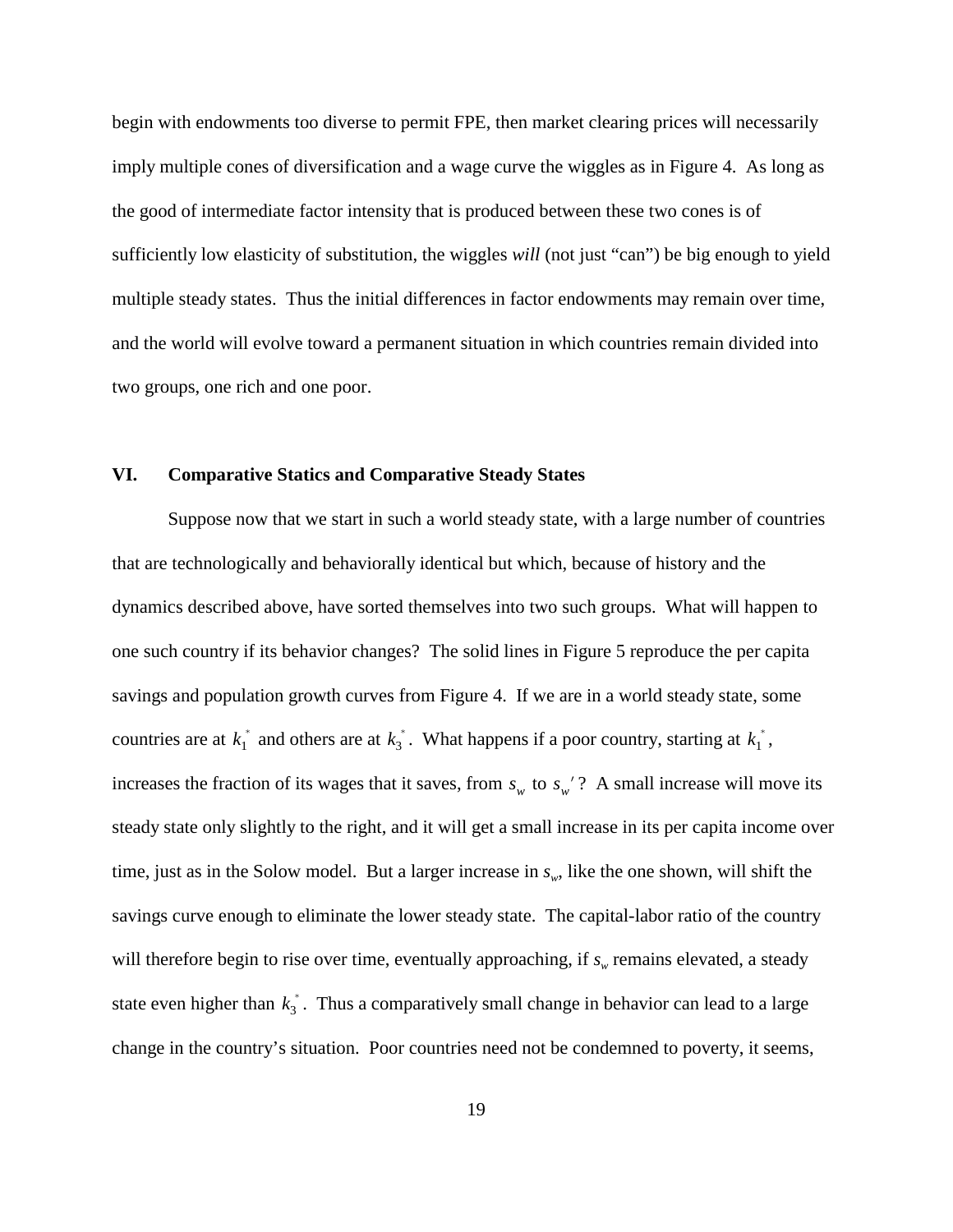and the cure for poverty here is the usual one: an increase in savings. But the increase has to be large enough to eliminate the poor steady state entirely, not just move away from it.

What's more, the increase in saving does not even have to be permanent. If the country saves at the rate  $s_w$  and then returns to its old ways saving  $s_w$ , growth will continue to  $k_3^*$ . The unstable steady state,  $k_2^*$ , acts as a threshold that the poor country merely needs to get past in order to continue growing like a rich country.

All this assumes that a single, negligibly small poor country attempts to increase savings. What would happen if the entire group of poor countries were to try to do this? Part of the answer is that prices would then have to change, and the use of the diagram would be considerably more complicated. Results will depend in part on which good is the investment good, since it must serve as the numeraire for comparison with the ray *nk*. But a likely answer is not hard to find in the case where the investment good is an import of the poor countries. As the poor countries all increase their saving out of wages, they will all begin to grow, and as they do, their output of the most labor-intensive good will fall. To maintain equilibrium in good markets, the price of that good will have to rise relative to the others. As it does, the first curved segment of the per capita income curve in Figure 4 will also shift up, while the straight portion from A to B will become flatter. This raises the wage and shifts the per capita saving curve up even further in the relevant range for the poor countries. Figure 6 shows just the second part of this process, the increase in the price of good  $X_1$ . The total effect is then a combination of Figures 5 and 6. Clearly, and to me surprisingly, a smaller increase in savings by poor countries seems to be needed for them to escape poverty together than would be needed for them to do it individually!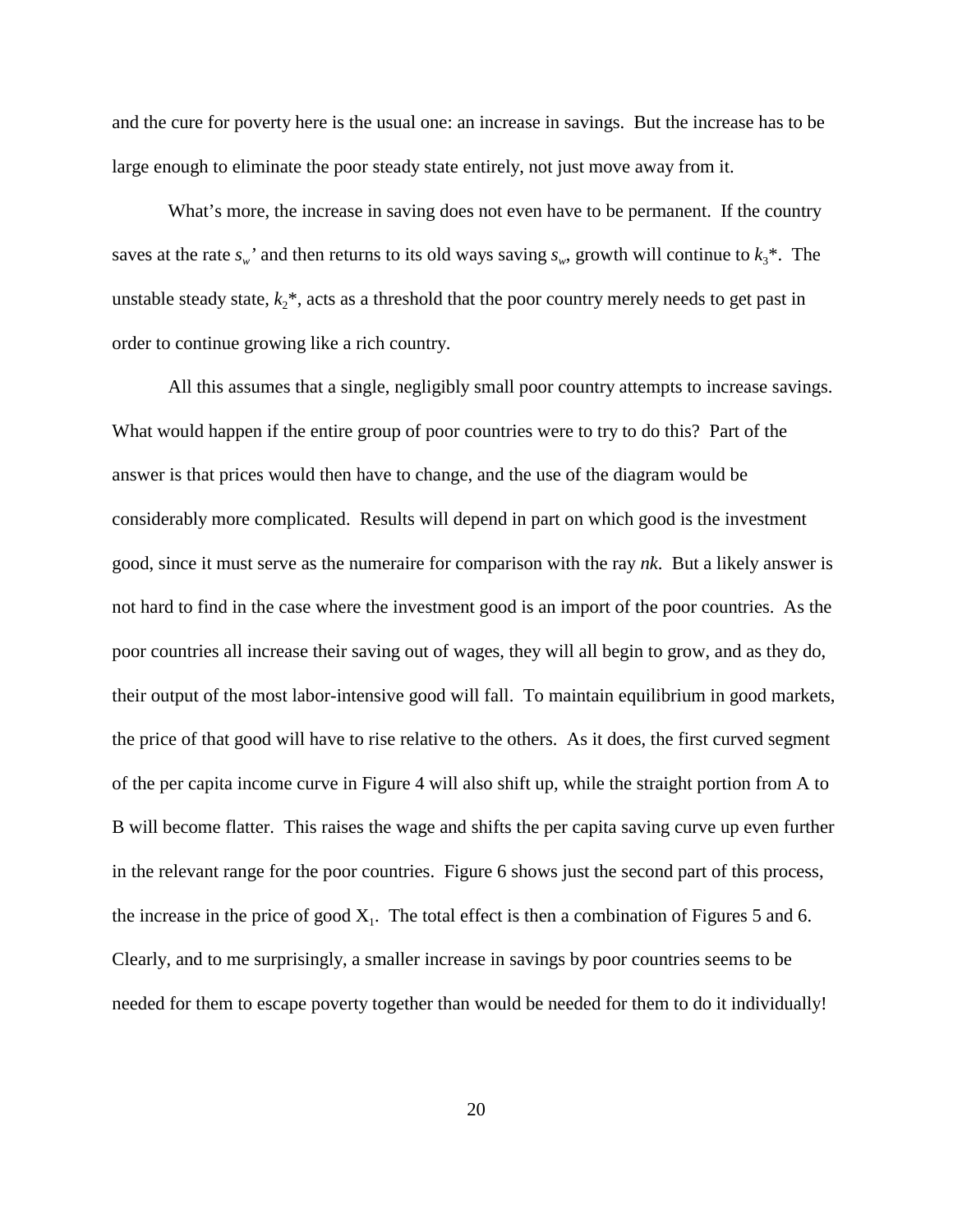What can be said about the savings rate can equally be said, in reverse, about the population growth rate, *n*. By lowering its population growth rate below that of the world, a single negligibly small country can also grow in per capita terms, and if the reduction is large enough, it may be able to eliminate the lower poor steady state entirely.

Analogous results can also be formulated for individual and groups of rich countries, who by saving less, or reproducing faster, may destroy the rich steady state that has sustained them.<sup>18</sup>

#### **VII. Trade and Trade Policy**

The multiple equilibria that may result when world prices reflect the absence of FPE may suggest that it is somehow free trade that enhances the possibility of a poverty trap. After all, in a closed economy the equilibrium prices would have to permit the production of all goods, and while the analysis of the one-sector closed economy above indicates that multiple steady states can arise even there, without multiple cones of diversification this seems distinctly less likely. It is therefore time to ask whether trade intervention may have a greater potential to improve the lot of a poor country in this model than we are accustomed to in more standard static models of international trade.<sup>19</sup>

 $^{18}$ One needs to be careful about increases in population growth rates, however, since a country that raises its population growth above that of the world will not be able to remain negligibly small, and there will have to be effects on prices. Growth in a neoclassical world with differences in population growth rates is explored in Deardorff (1994a), where it is noted that with international investment as well as trade, a country with a population growth rate lower than the world's can achieve endogenous sustained per capita growth at a rate that depends on its savings, much as in endogenous growth models, even without any form of increasing returns to scale or improvement in technology.

 $19$ It is already known that a tariff can have different effects in a static model with multiple cones of diversification than in the traditional Heckscher-Ohlin model. Davis (1996) has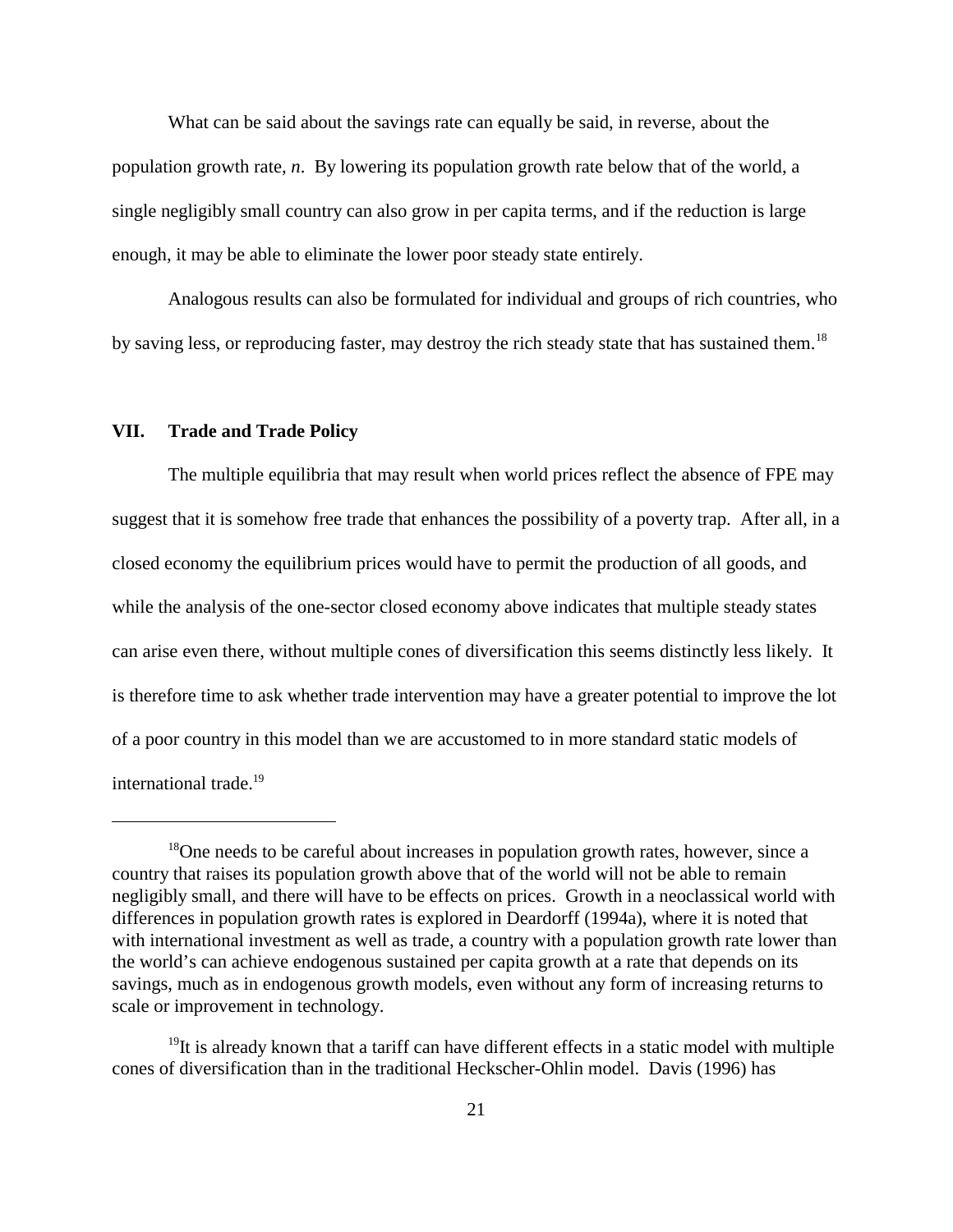To consider trade policy, we must first be careful about how price changes are introduced into this model. The critical consideration is that the per capita savings curve must be measured in the same units as capital, since savings is to provide the amount of new capital needed to sustain steady-state growth along the ray *nk*. Thus we must identify which of our three goods (or possibly a combination of them) is used for investment, and then hold the price of that good constant. Since there is no natural assumption to make regarding the factor intensity of the investment good, this means that we must consider three possible cases any time a change in prices occurs.20

In addition, there are two types of country to consider, rich and poor, as well as more than one possible pattern of trade between them. Allowing for all of these possibilities would be tedious, and I will therefore focus attention only on trade restrictions levied by a poor country, leaving the case of rich-country protection to be considered by the reader.

Suppose then that the world starts in a free-trade steady state with large numbers of technologically and behaviorally identical countries having sorted themselves into rich and poor groups as discussed above, due to having started with different initial factor endowments.<sup>21</sup> Only

examined the effects of protection and trade liberalization in a static model identical to the one considered here.

 $^{20}Uzawa$  (1961, 1963) found that if the investment good were capital intensive, this could introduce various kinds of instability, either in the disequilibrium dynamics of price adjustment at a point in time, or in the steady states over time. That has led some to prefer the opposite factor intensity assumption, for reasons analogous to the Samuelson's (1948) Correspondence Principle. However it is precisely such instabilities that may cause multiple equilibria such as we study here, and I therefore would not rule them out.

<sup>&</sup>lt;sup>21</sup>There is no reason why one could not also examine a country that is different from the others in technology or behavioral parameters, but this would add still more to the cases to consider.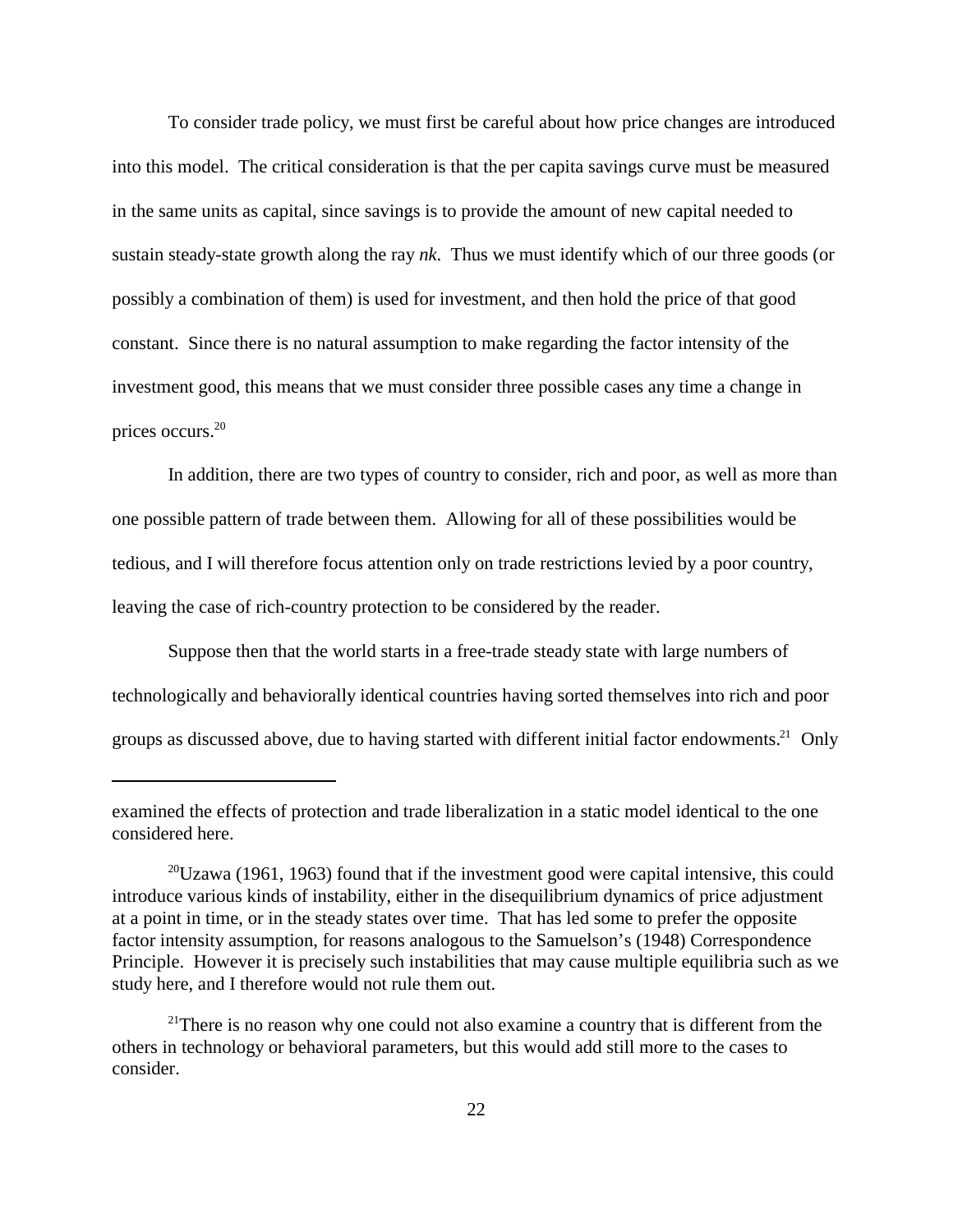the poor countries can produce the most labor-intensive good,  $X_1$ , and they must therefore export it. At the same time, the rich countries must produce and export  $X_3$ . But either group of countries could export  $X_2$  to the other, depending on the sizes of the groups and their steady-state factor endowments. Thus the poor countries may be importers of only  $X_3$ , or they may import both  $X_2$  and  $X_3$ . Again, for the sake of brevity, I will consider only the first of these cases.

numeraire), then the curve  $p_3 f_3$  that underlies *y* would shift upward due to the tariff, raising *y* shift of both  $p_1 f_1$  and  $p_2 f_2$  and thus of the *y* curve in Figure 4 from O to D. These two That is, our chosen poor country, an importer of  $X_3$ , now levies a tariff on those imports, raising the country's domestic price of  $X_3$  above the world price (which I hold constant, due to the presence of many other countries, both rich and poor, who continue to trade freely). If good  $X<sub>3</sub>$  is not the investment good (whose price in the domestic economy we must hold fixed as and rotating it counterclockwise to the right of C in Figure 4. If instead, good  $X_3$  *is* the investment good, then the rise in its price above the world price would appear as a *downward* possibilities, both for a small tariff, are shown in panels (a) and (b) of Figure 7.

proportional downward shift of both  $p_1 f_1$  and  $p_2 f_2$  causes the wage in the lower diversification In both cases, I have kept savings constant, as a fraction of the wage, implicitly assuming that tariff revenue is not saved.<sup>22</sup> In the case that  $X_3$  is the investment good, panel (a), the cone to fall. There is also a larger change in the wage in the upper cone, due to the fact that the tangency at C moves down and to the left, and the vertical intercept of the tangent itself (not shown) falls substantially. This does not matter for the poor country, however, since its

 $22$ If tariff revenue is saved, then this slightly improves the chance that the tariff may be beneficial. But as usual in second best analysis, any less distorting tax could provide revenues to be saved and yield a superior outcome.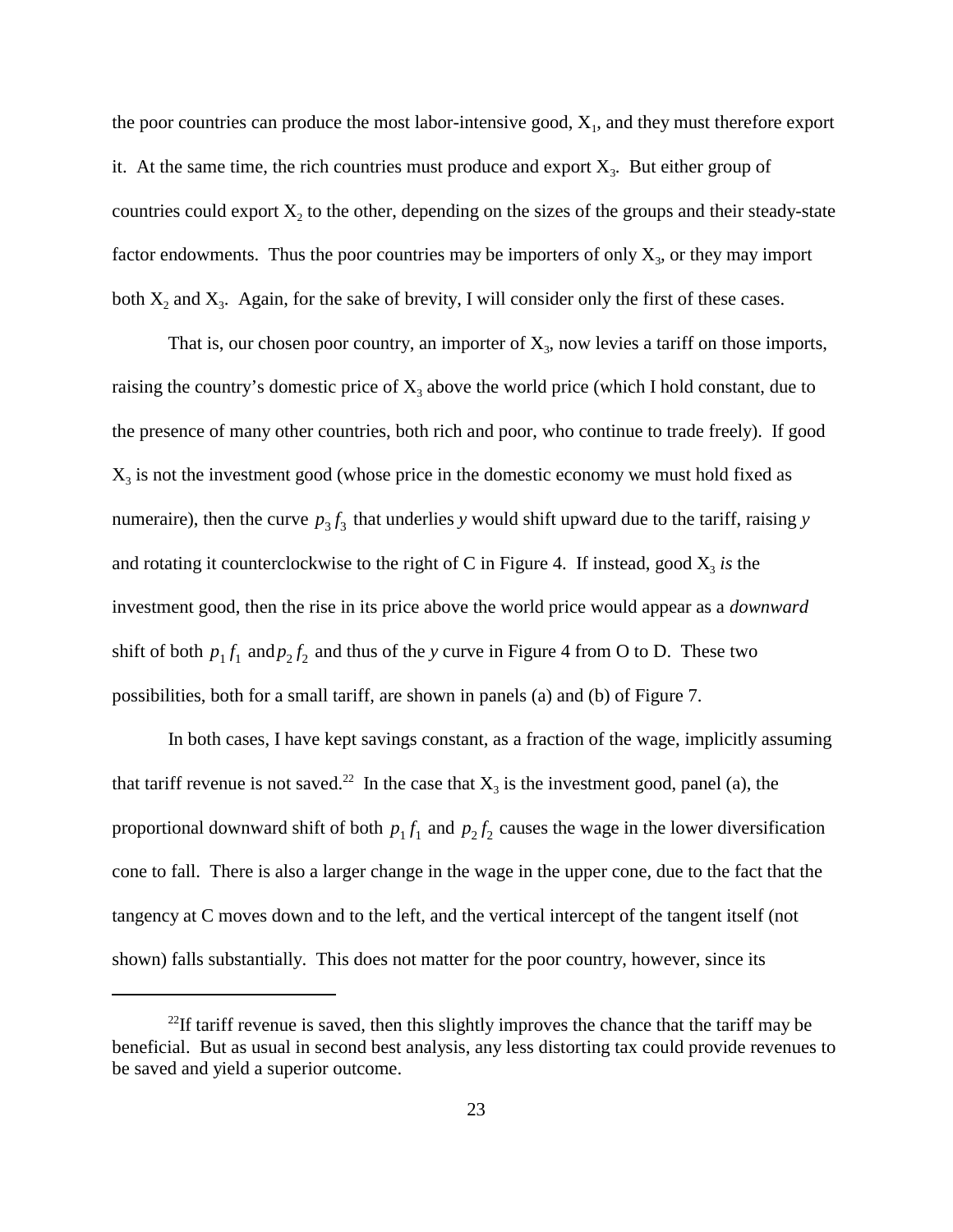endowment ratio is in the lower cone. What does matter is that the wage in the lower cone falls (by the percent of the tariff), and because this reduces saving the country's steady state capitallabor ratio is reduced. Thus when  $X_3$  is the investment good, the tariff levied by the poor country just increases its poverty in steady state. This is not surprising, since  $X_3$  is also the import good, and what the tariff is doing is making investment more expensive.

If  $X_3$  is *not* the investment good, the outcome is only slightly better, as shown in panel (b) of Figure 7. Now the tariff does shift a portion of the per capita income curve upward, to the right of C, also moving the tangency at C slightly to the left. However, the vertical intercept of that tangency falls, and therefore the wage is reduced in the upper cone of diversification. This does not matter for the poor country, however, since it is not there. Instead, in this case the wage in the lower cone is left unchanged by the tariff, and there is no effect on the poor country's steady state. The tariff here has not hurt growth, but it has not helped either.<sup>23</sup> Thus in neither case does a small tariff -- one that leaves the poor country still not producing good  $X_3$  -- help it to escape the impoverished steady state.

But what if the tariff were raised still higher, to the point that production of good  $X_3$  were to become viable? This would draw factors out of good  $X_2$ , until either  $X_2$  would be imported or a tariff would be placed on imports of it as well. Assume the latter, so that we examine broad protection that moves the country all the way to autarky.

 $^{23}$ Of course static welfare, if we were to look at it, would still be reduced by the tariff due to the usual inefficiency that it causes in choices between  $X_3$  and other goods. This is a good example of Mazumdar's (1996) point that trade liberalization, even though it may increase static welfare by reducing inefficiency, will increase growth only if it lowers the price of the investment good, contrary to the claim of Baldwin (1992).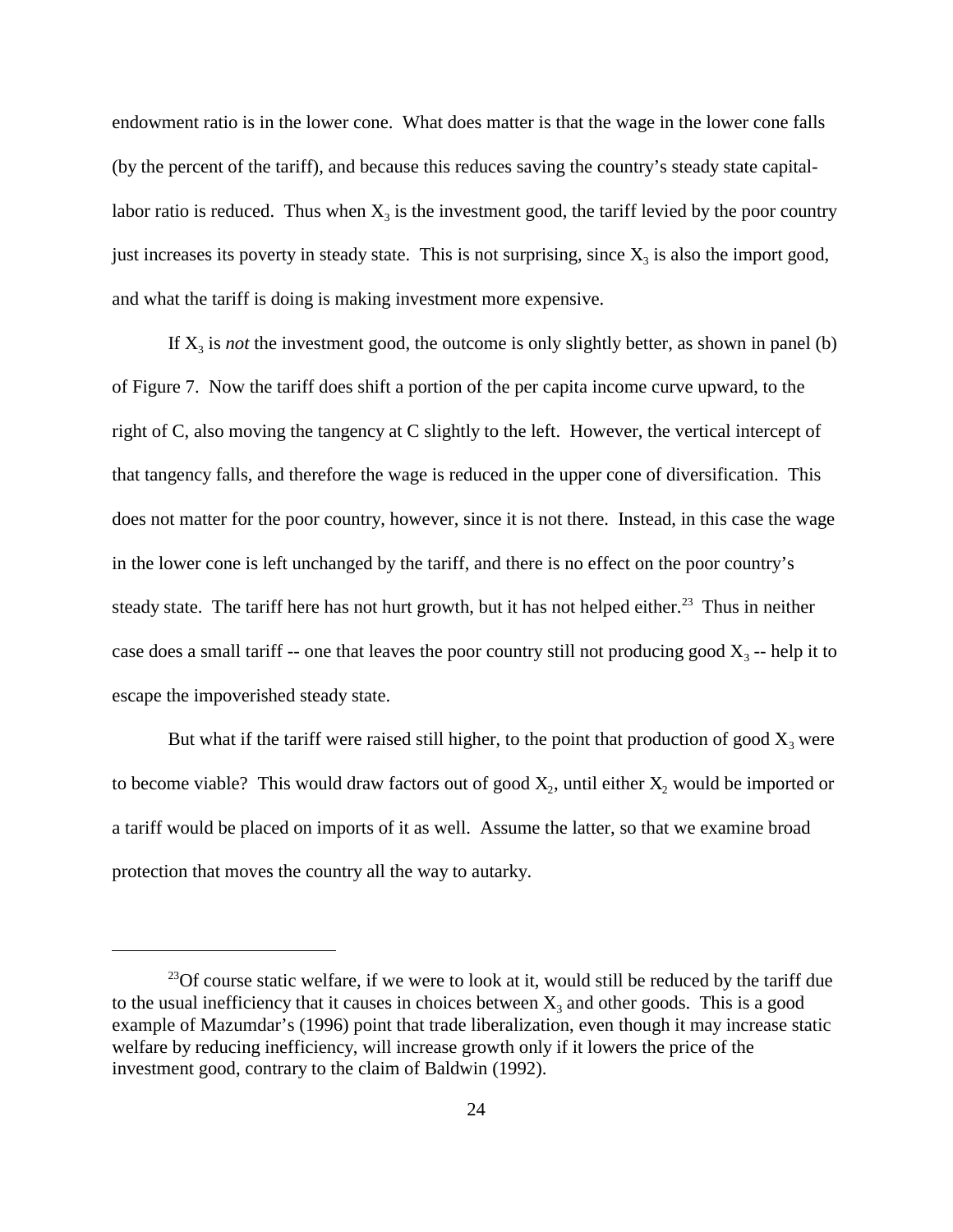maintaining a common tangency, A''D'', with  $p_3 f_3$ . The latter is shown as the thin solid curve If  $X_3$  is the investment good, then this means that the downward shifts in Figure 7a cease to be equiproportional when production of all three goods becomes possible. Instead in Figure 8a, to keep production of  $X_2$  viable, a tariff will be placed on imports of it as well, and the per worker value of production functions for  $X_1$  and  $X_2$  (not shown) will both shift down, in Figure 8a. The result is seen to be an even greater reduction in the wage. This lowers saving even more and causes the country to move to a still poorer steady state.

good, then  $p_2 f_2$  stays fixed, the thin solid curve in Figure 8b. The further rise in tariff on  $X_3$ again requires a tariff also on  $X_2$ , which now shows up as a downward shift in  $p_1 f_1$  (not shown). In effect, once there is a common tangent to all three curves, A''D'', it rolls around the  $p_2 f_2$ If  $X_3$  is not the investment good, then the continuation of the story begun in Figure 7b depends, but only slightly, on which of  $X_1$  or  $X_2$  is the investment good. If  $X_2$  is the investment curve until autarky is reached. Again, the wage in units of the investment good falls, lowering saving and leading to an even poorer steady state.

Finally, if  $X_1$  is the investment good, then the thin solid curve  $p_1 f_1$  in Figure 8c remains fixed, while the growing tariff on  $X_3$  together with a smaller tariff on  $X_2$  cause  $p_2 f_2$  and  $p_3 f_3$ (not shown) to shift up, rolling the common tangent to all three curves, A'' D'', around  $p_1 f_1$  to autarky. Yet again, the result is a fall in the wage and therefore in savings, reducing the steady state.

Therefore, while the exact picture does depend on the identity of the investment good, the conclusion is robust that a move to autarky by a poor country leads it to an even more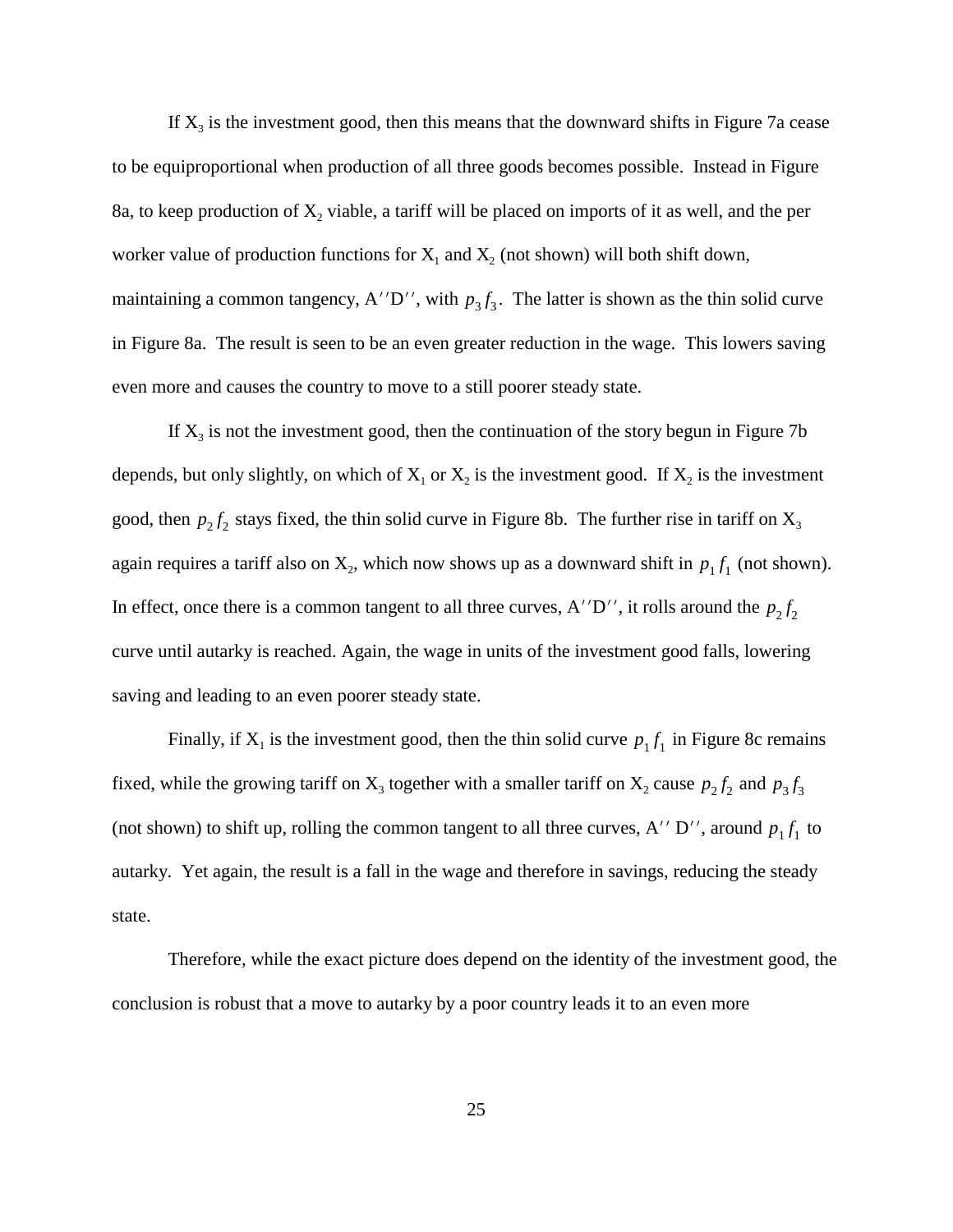impoverished steady state than was attainable with free trade.<sup>24</sup> Therefore it is not international trade that should be faulted for the sad steady state that such a country finds itself in with free trade. The solution to such poverty will not be found in withdrawal from the world market, but rather in finding some way to increase savings as discussed in the previous section.

#### **VIII. Conclusion**

The world of this paper is not a happy one, for it condemns whole populations to permanent poverty, not because they behave any differently from more fortunate folk, but only because of their place in history. If that is the case in the real world as well, then it is very important to find out why, and what can be done to change it. I find it rather surprising that the Heckscher-Ohlin model of international trade, which I tend to think of as quite well-behaved, can yield this result in one of its more plausible equilibria.

 $24$ One must be careful, however, in drawing conclusions about welfare across steady states, since to get from one steady state to another one traverses a non-steady-state growth path where welfare can be quite different. See Deardorff (1973).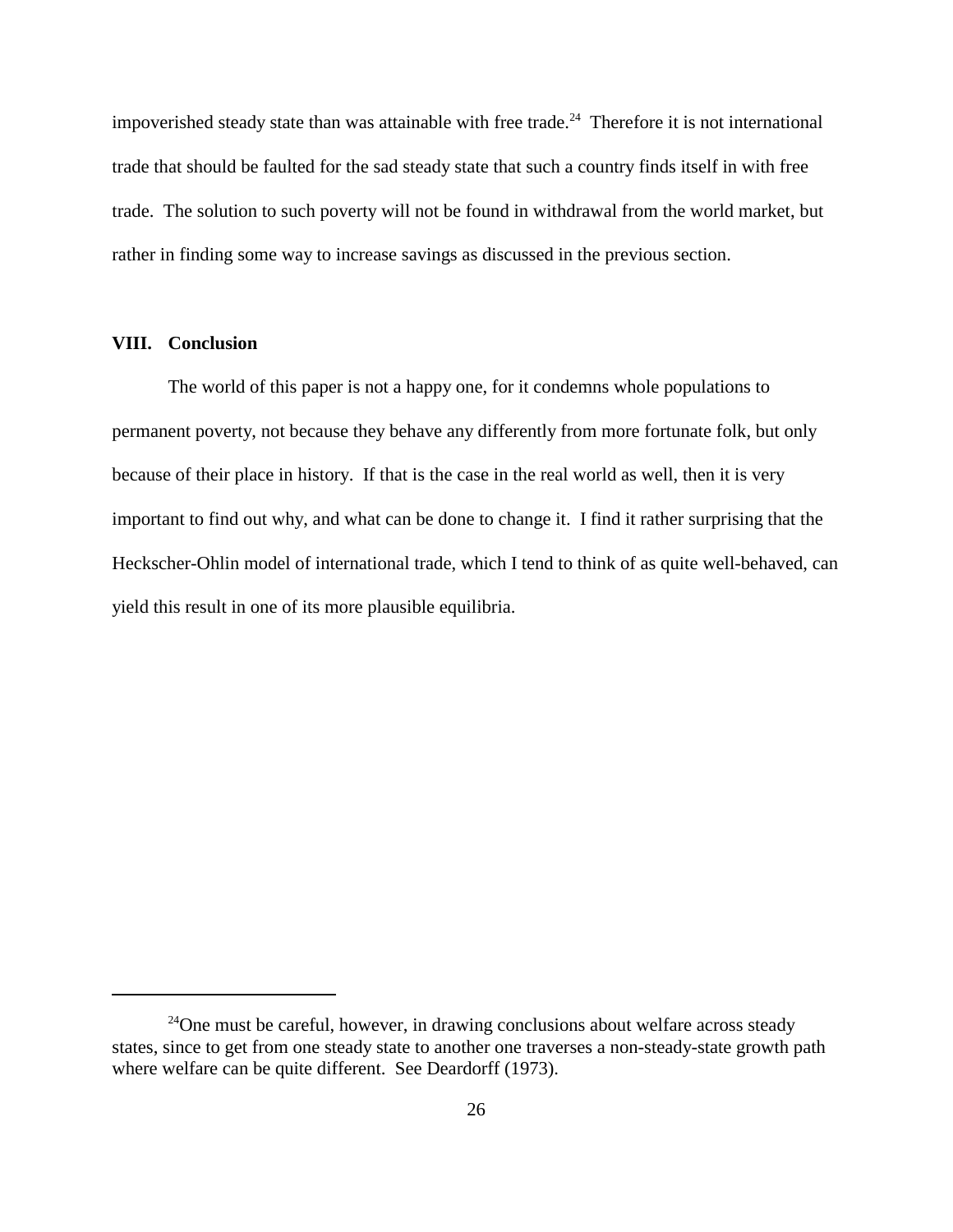#### **References**

- Azariadis, Costas and Allan Drazen 1990 "Threshold Externalities in Economic Development," *Quarterly Journal of Economics* 105, pp. 501-526.
- Baldwin, Richard E. 1992 "Measurable Dynamic Gains from Trade," *Journal of Political Economy* 100, pp. 162-174.
- Barro, Robert and Xavier Sala-I-Martin 1995 *Economic Growth*, New York: McGraw Hill.
- Davis, Donald R. 1996 "Trade Liberalization and Income Distribution," in process, Harvard (June).
- Deardorff, Alan V. 1971 *Growth and Trade in a Two-Sector World*, Ph.D. Thesis, Cornell University, (June).
- Deardorff, Alan V. 1973 "The Gains from Trade In and Out of Steady-State Growth," *Oxford Economic Papers*, 25 (July), 173-91.
- Deardorff, Alan V. 1974 "A Geometry of Growth and Trade," *Canadian Journal of Economics* 7, (May), pp. 295-306.
- Deardorff, Alan V. 1979 "Weak Links in the Chain of Comparative Advantage," *Journal of International Economics* 9, (May), pp. 197-209.
- Deardorff, Alan V. 1994a "Growth and International Investment with Diverging Populations," *Oxford Economic Papers* 46, (July), pp. 477-491.
- Deardorff, Alan V. 1994b "The Possibility of Factor Price Equalization, Revisited," *Journal of International Economics* 36, pp. 167-175.
- Galor, Oded 1996 "Convergence? Inferences from Theoretical Models," *Economic Journal* 106, (July), pp. 1056-1069.
- Inada, Ken-ichi 1963 "On a Two-Sector Model of Economic Growth: Comments and a Generalization," *Review of Economic Studies* 30, (June), pp. 119-127.
- Matsuyama, Kiminori 1996 "Why Are There Rich and Poor Countries?: Symmetry-Breaking in the World Economy," NBER Working Paper No. 5697, August.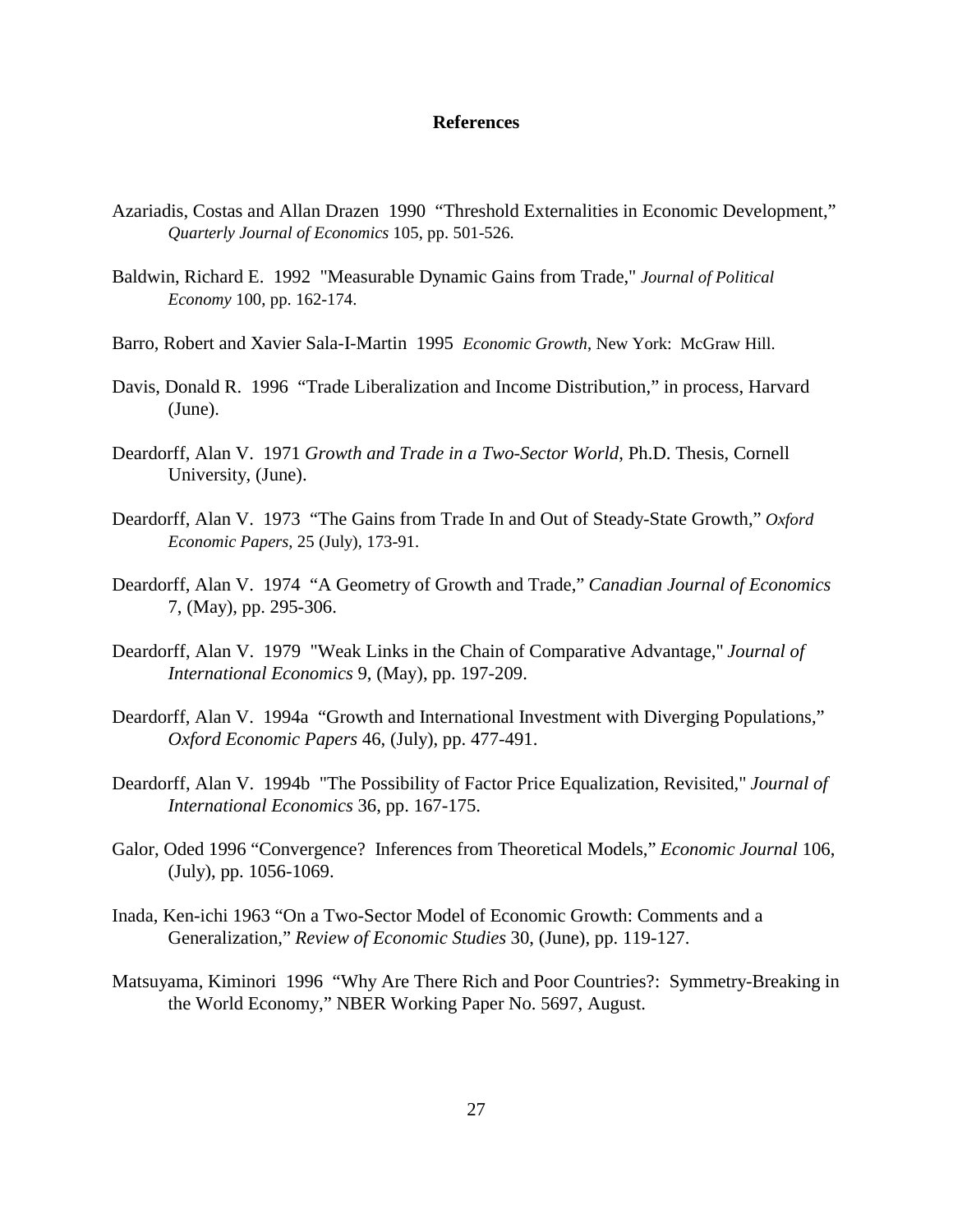- Mazumdar, Joy 1994 "Do Static Gains from Trade Lead to Medium-Run Growth?" *Journal of Political Economy* 104, December, pp. 1328-1337.
- Oniki, H. and H. Uzawa 1965 "Patterns of Trade and Investment in a Dynamic Model of International Trade," *Review of Economic Studies* 32, (January), pp. 15-38.
- Quah, Danny T. 1996 "Twin Peaks: Growth and Convergence in Models of Distribution Dynamics," *Economic Journal* 106, (July), pp. 1045-1055.
- Sala-I-Martin, Xavier 1996 "The Classical Approach to Convergence Analysis," *Economic Journal* 106, (July), pp. 1019-1036.
- Samuelson, Paul A. 1948 *Foundations of Economic Analysis*, Cambridge: Harvard University Press.
- Solow, Robert 1956 "A Contribution to the Theory of Economic Growth," *Quarterly Journal of Economics* 70, pp. 65-94.
- Swan, T. W. 1956 "Economic Growth and Capital Accumulation," *Economic Record* 32, pp. 334-361.
- Uzawa, H. 1961 "On a Two-Sector Model of Economic Growth," *Review of Economic Studies* 29, pp. 117-124.
- Uzawa, H. 1963 "On a Two-Sector Model of Economic Growth: II," *Review of Economic Studies* 30, pp. 105-118.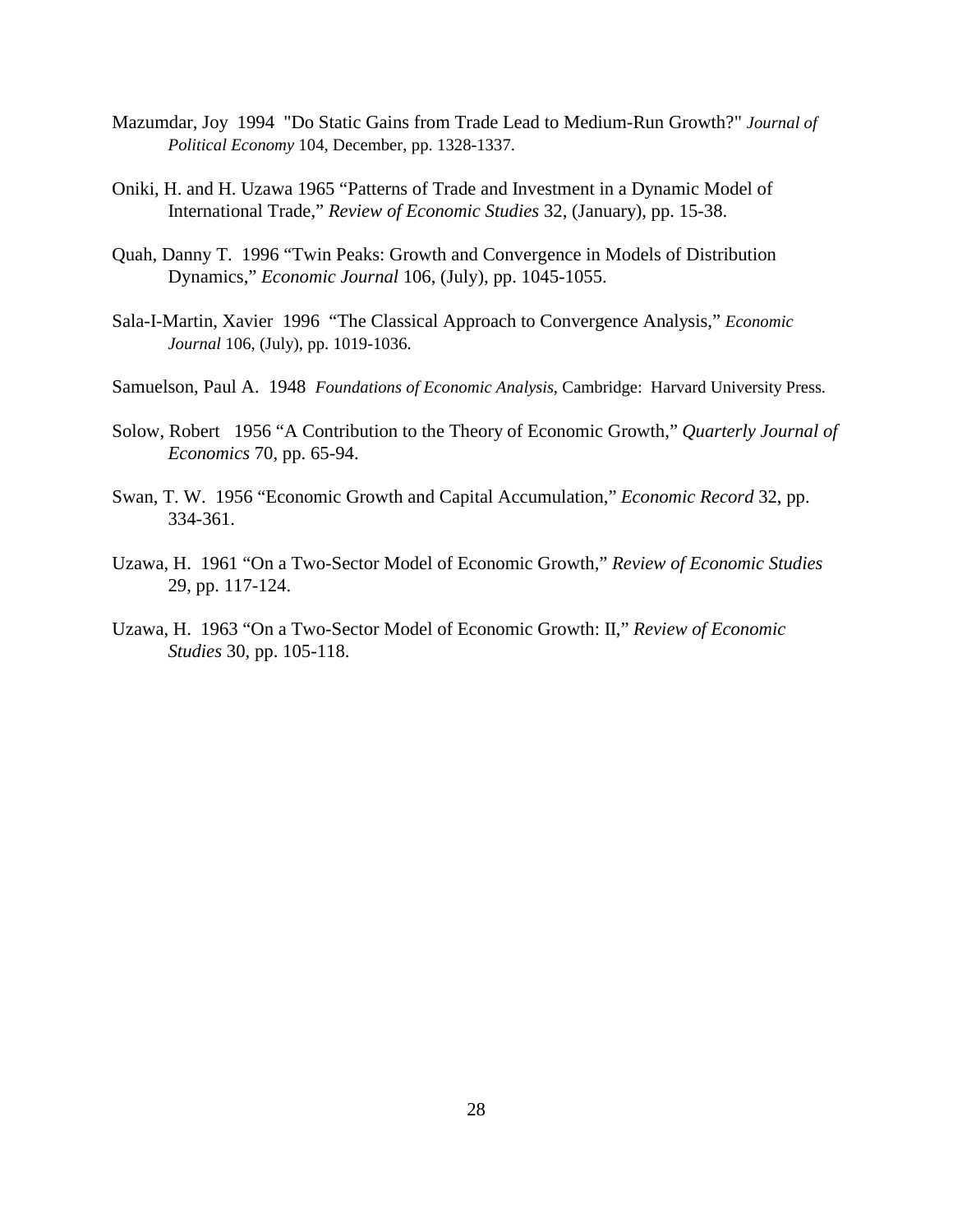

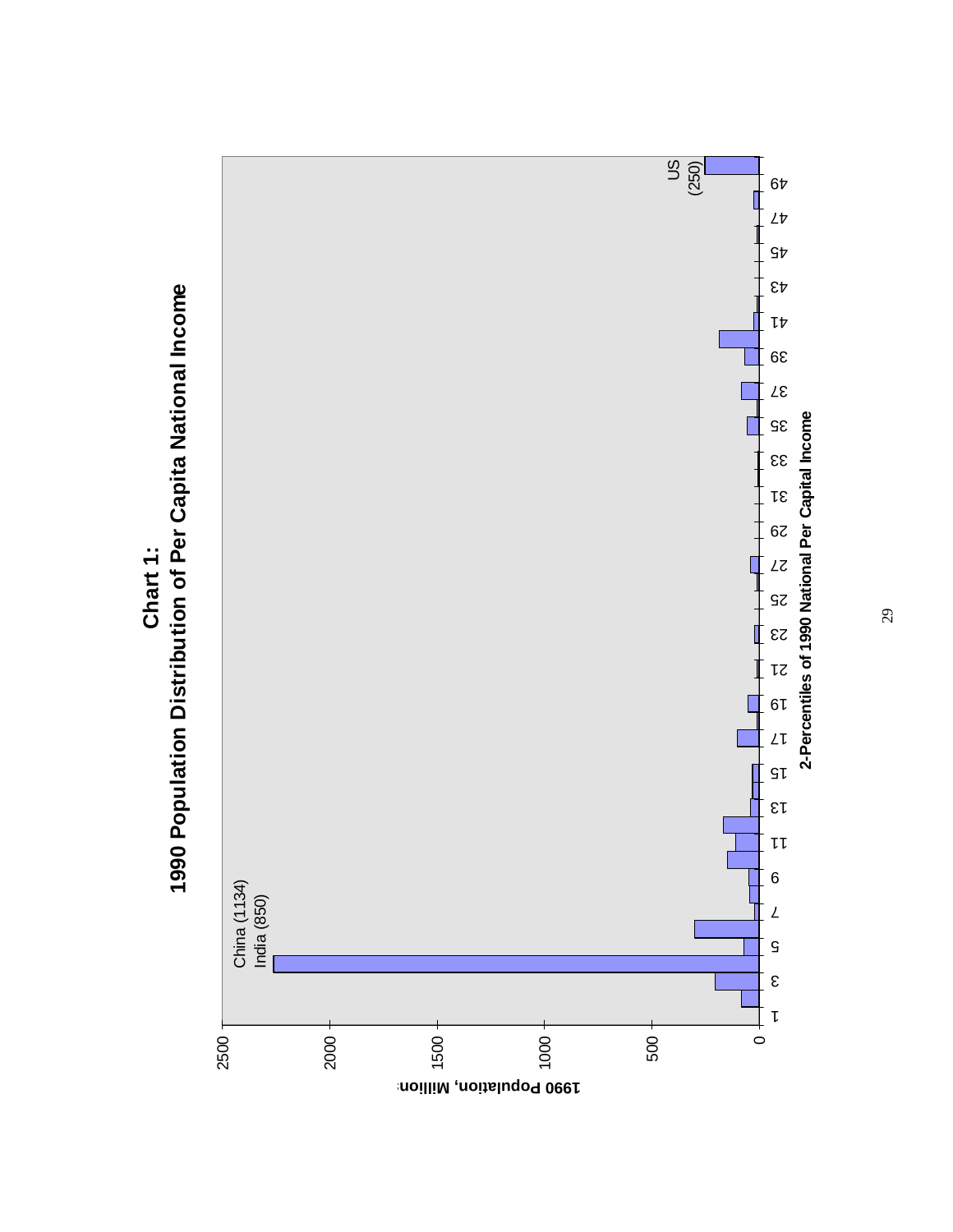

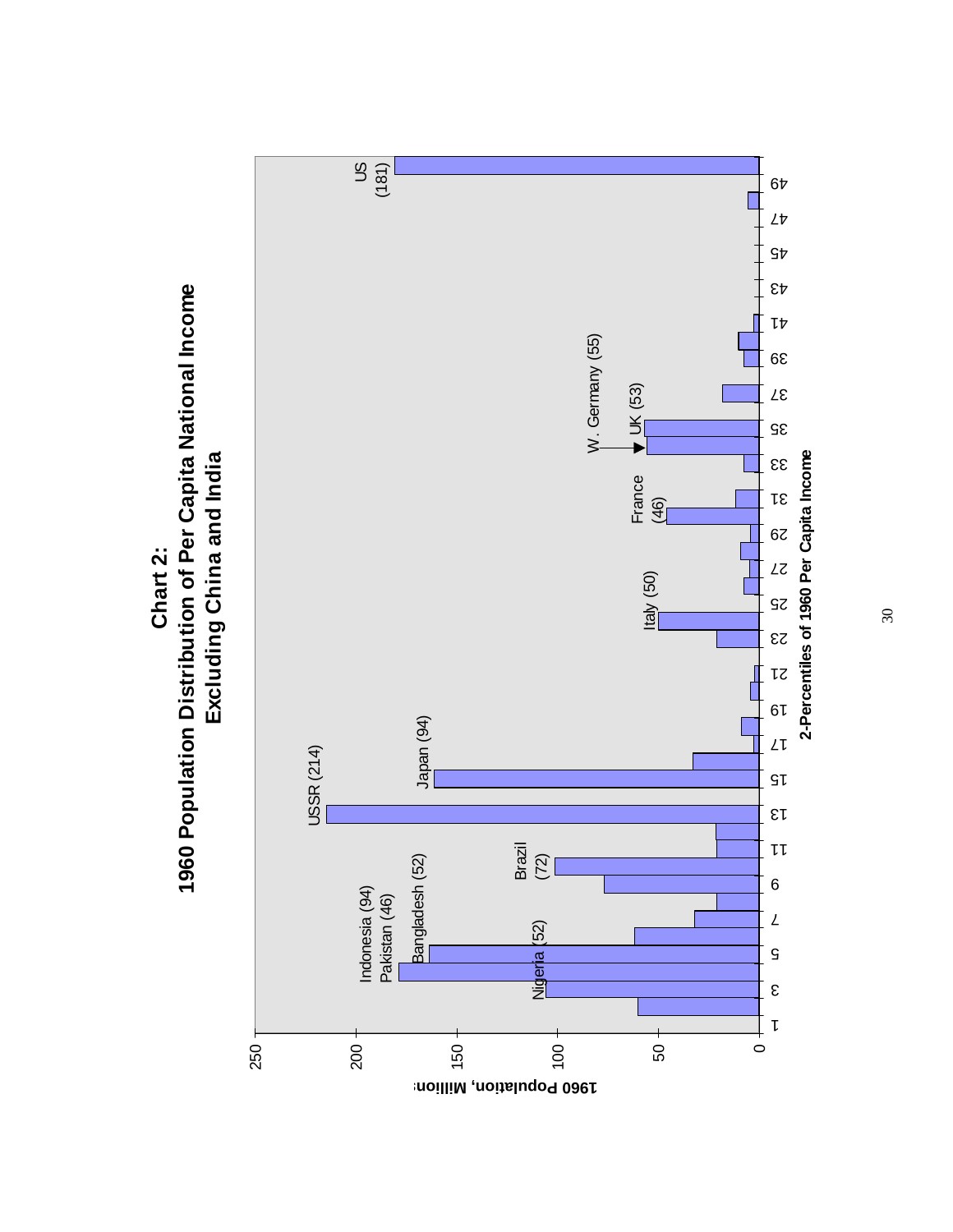

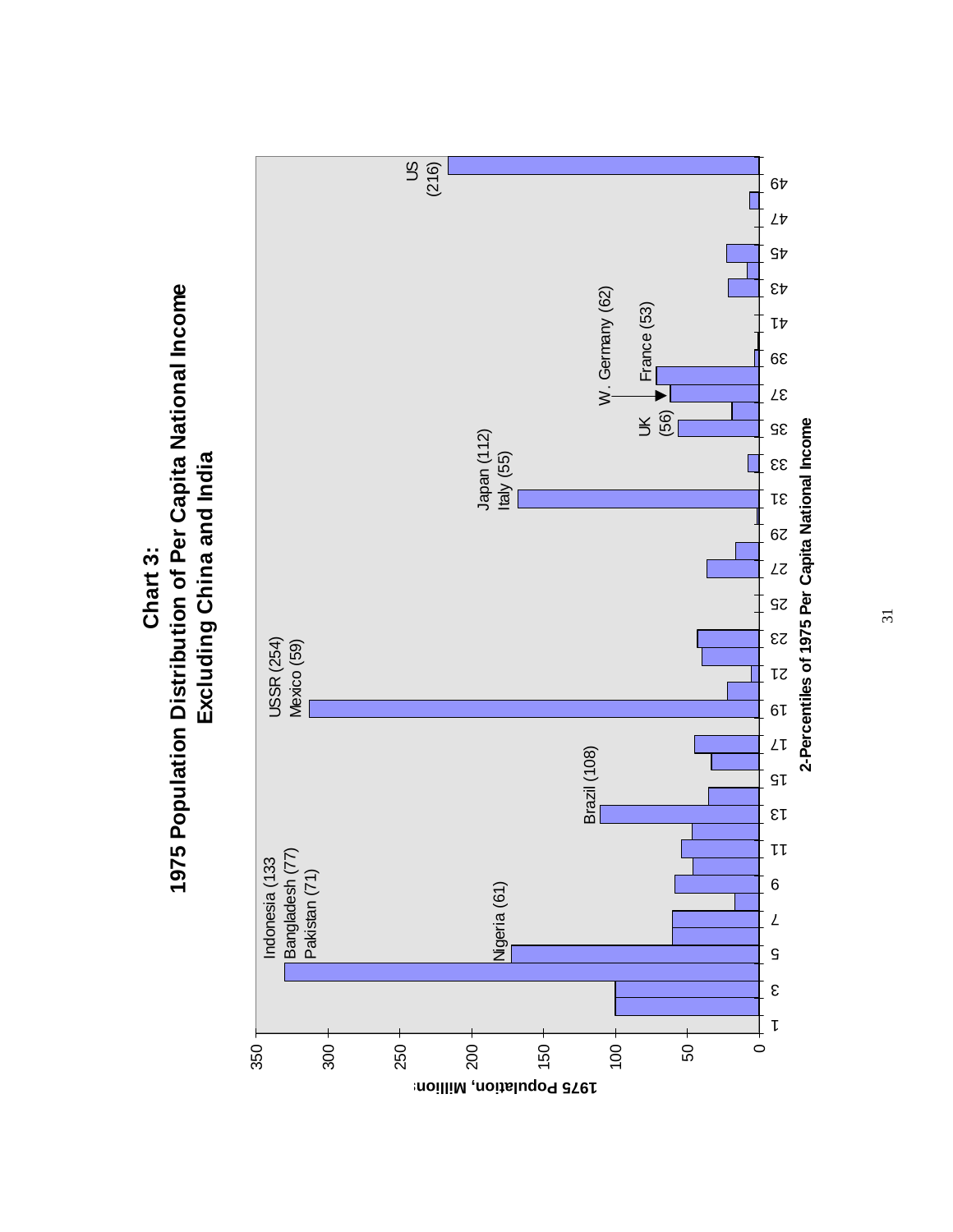

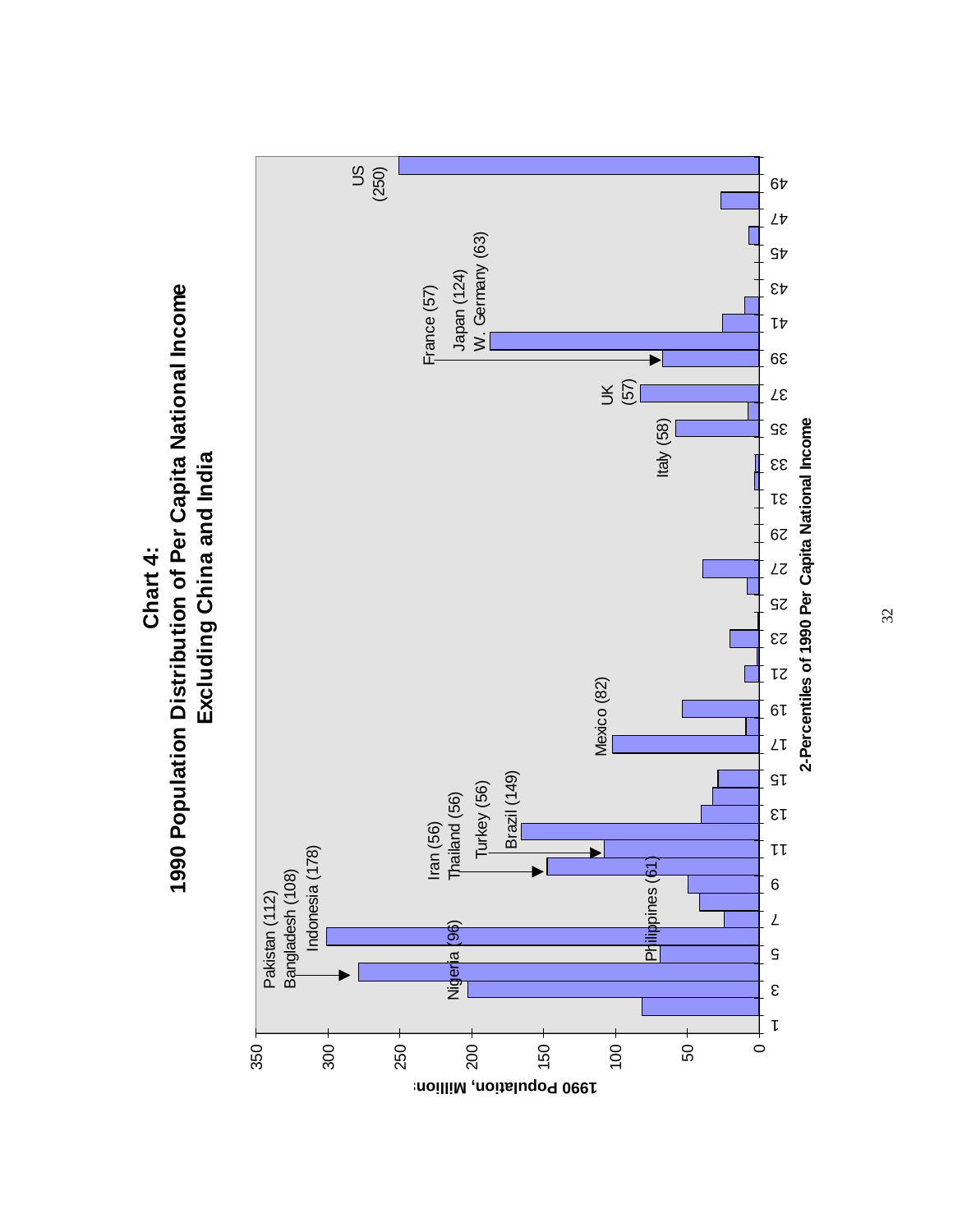

Figure 1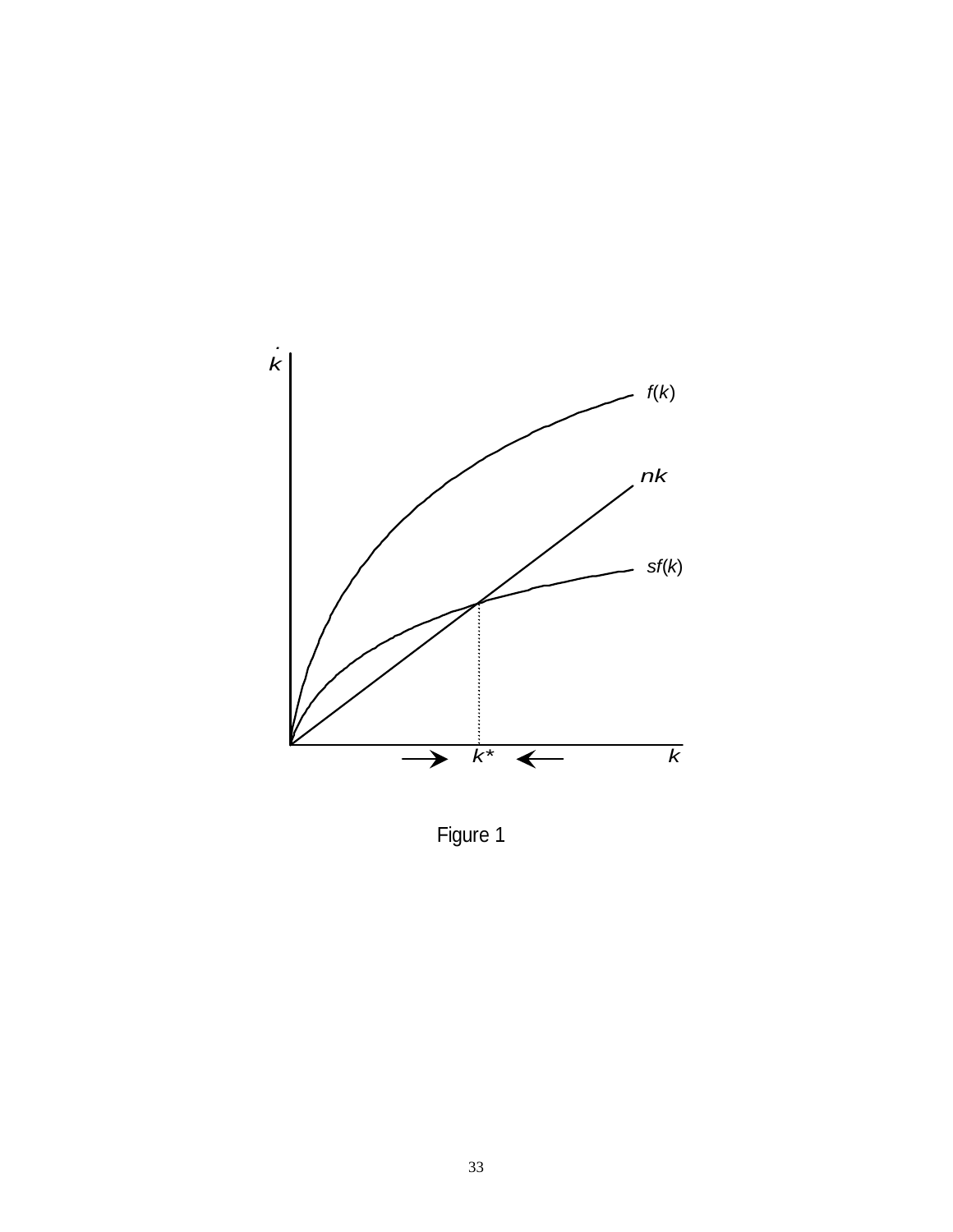

Figure 2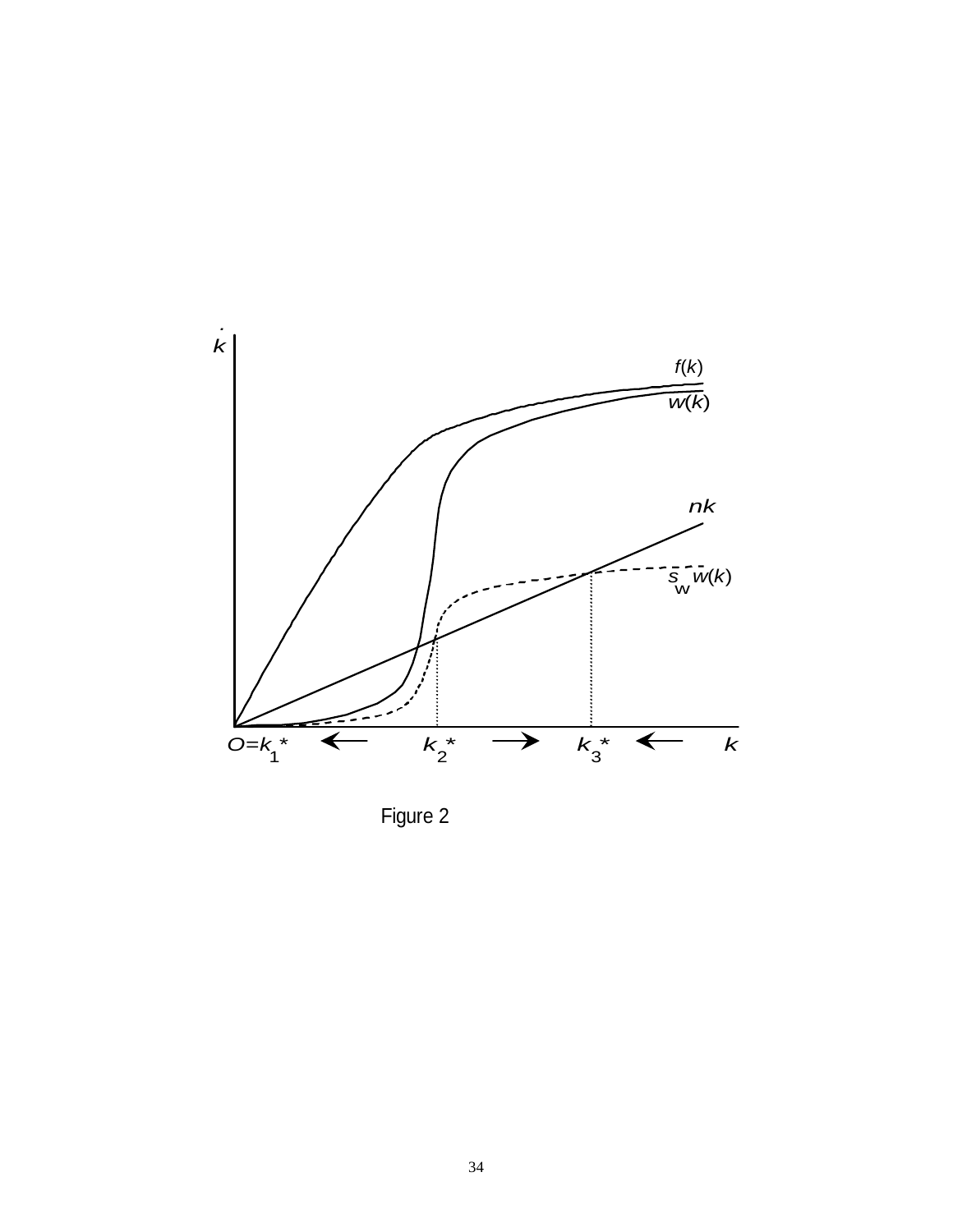

Figure 3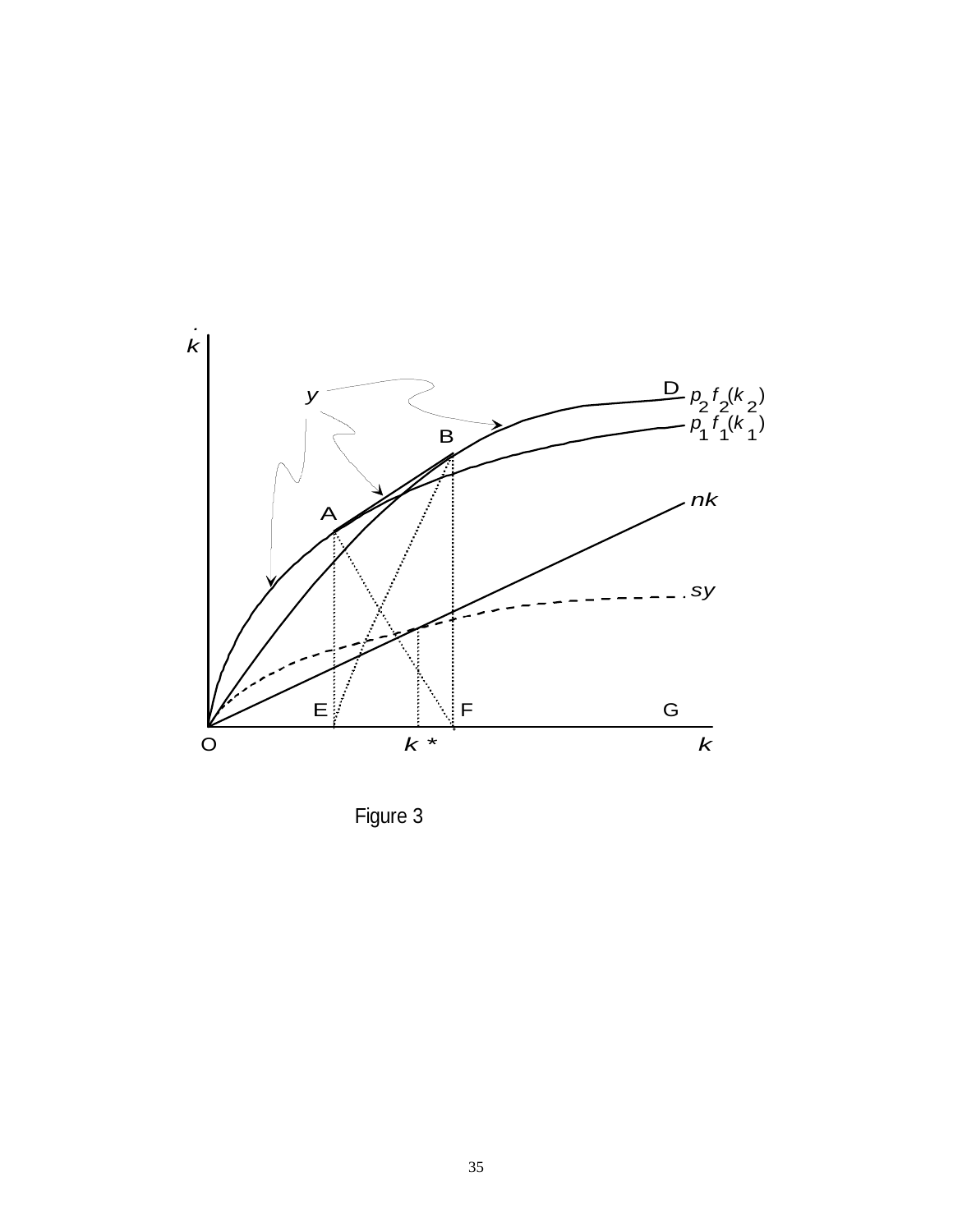

Figure 4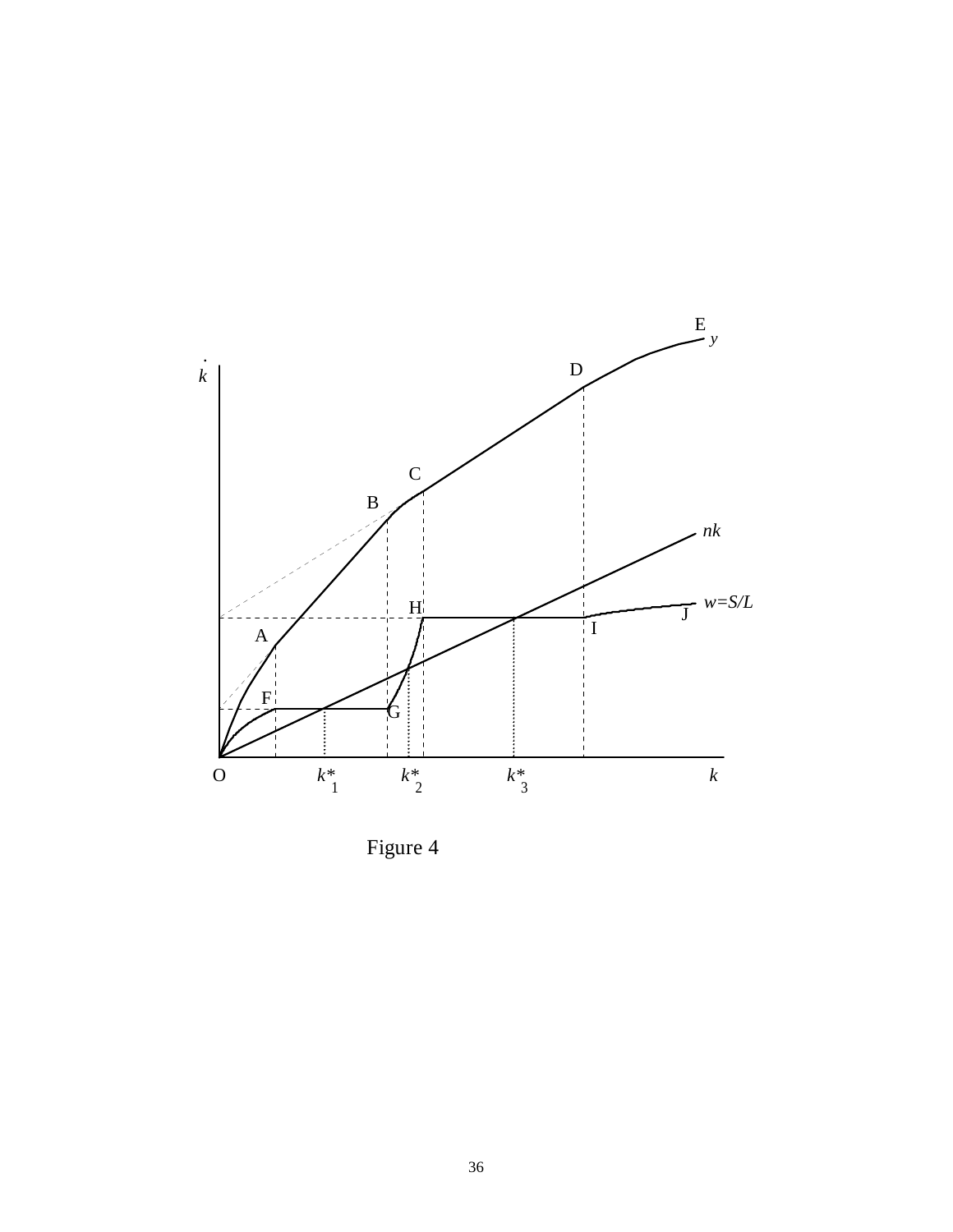

Figure 5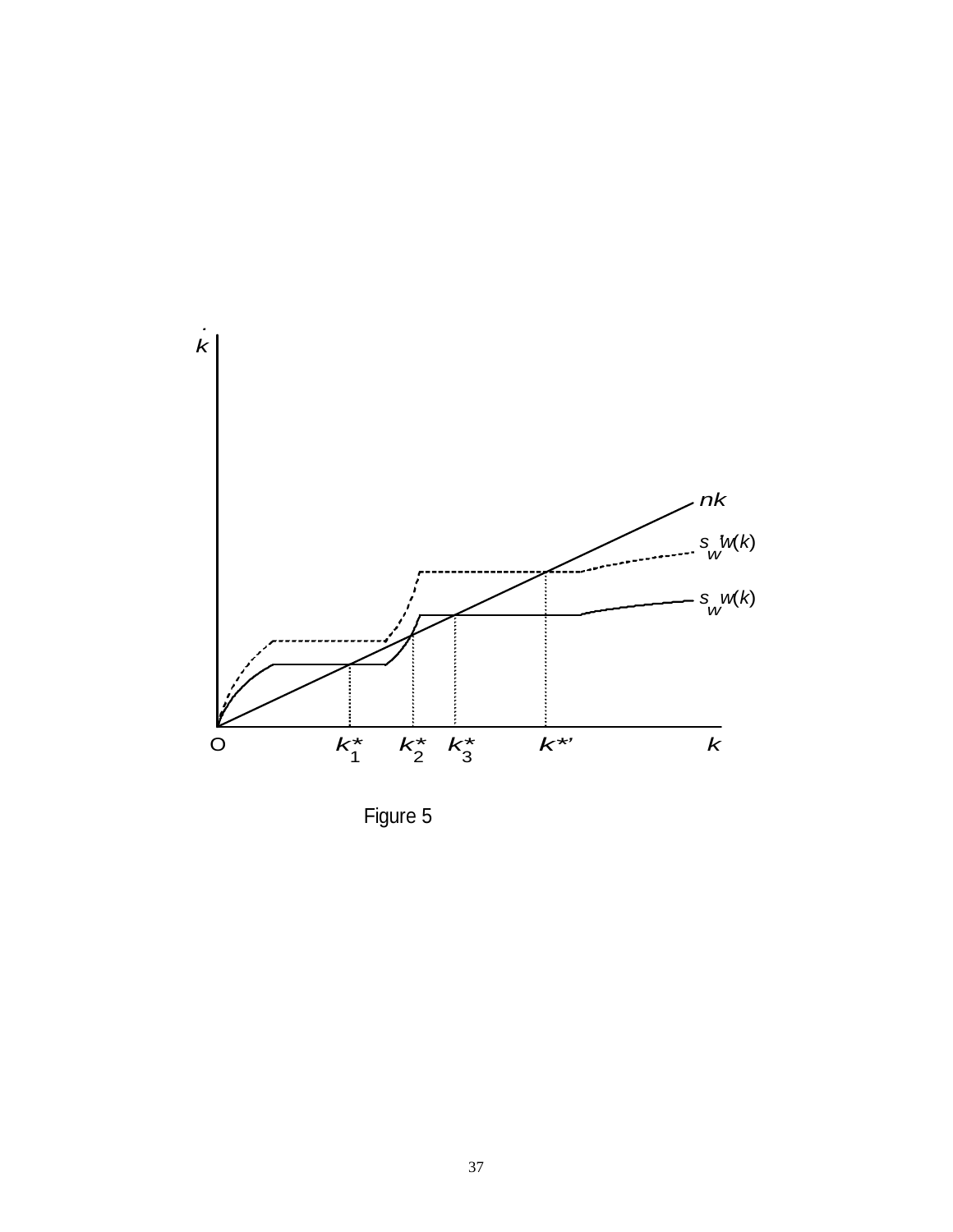

Figure 6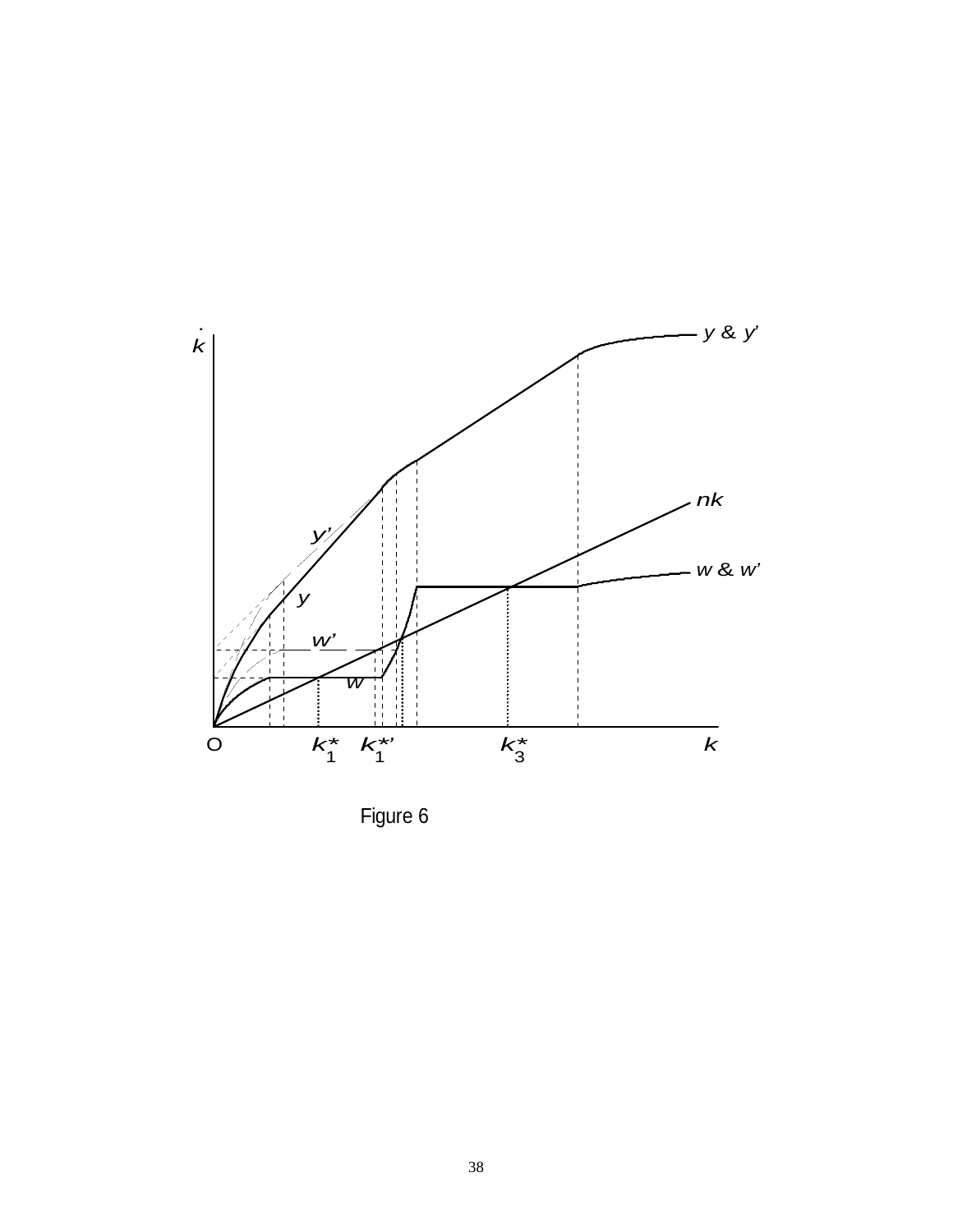# a)  $X_3$  is the investment good



Figure 7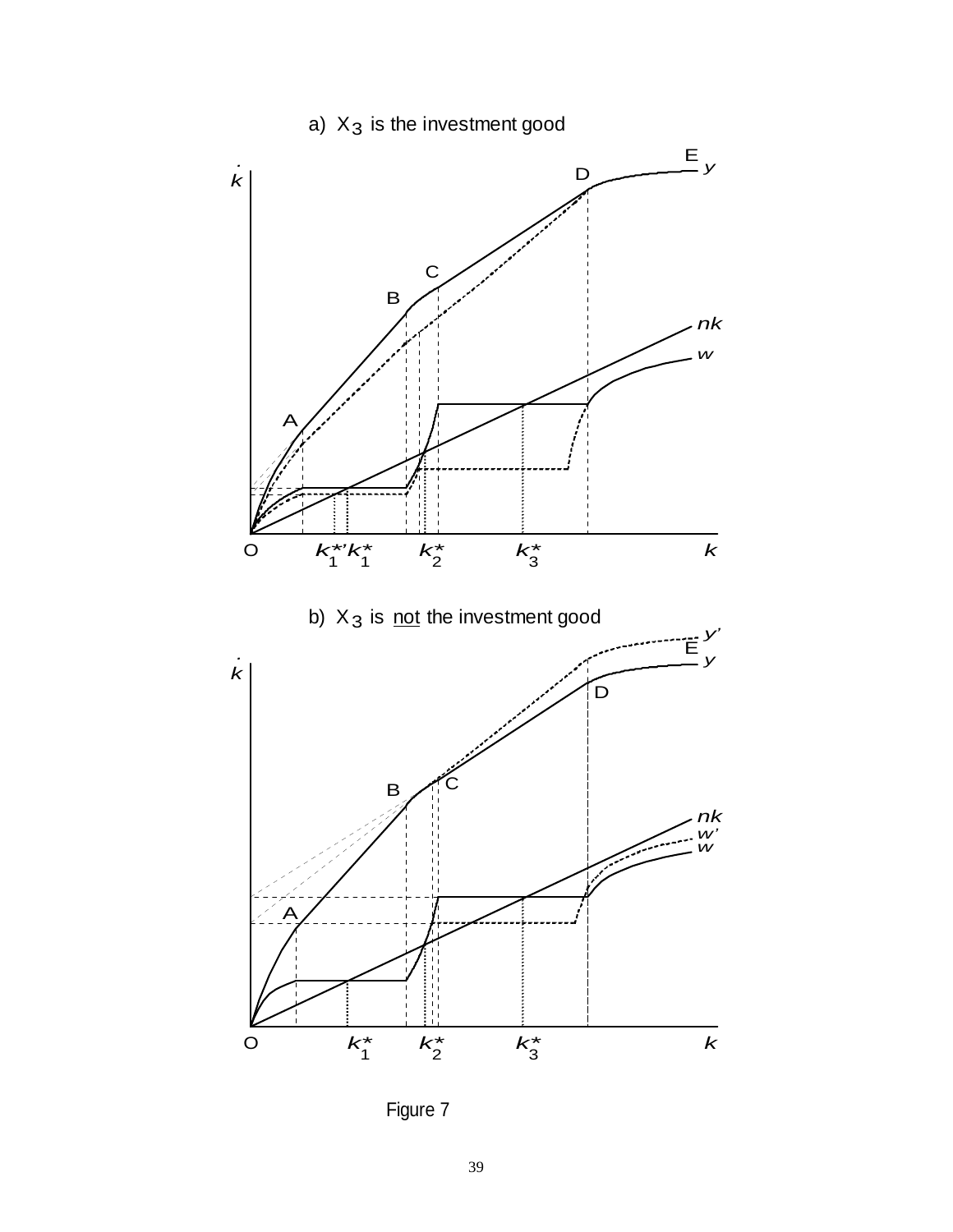

Figure 8a:  $X_3$  is the investment good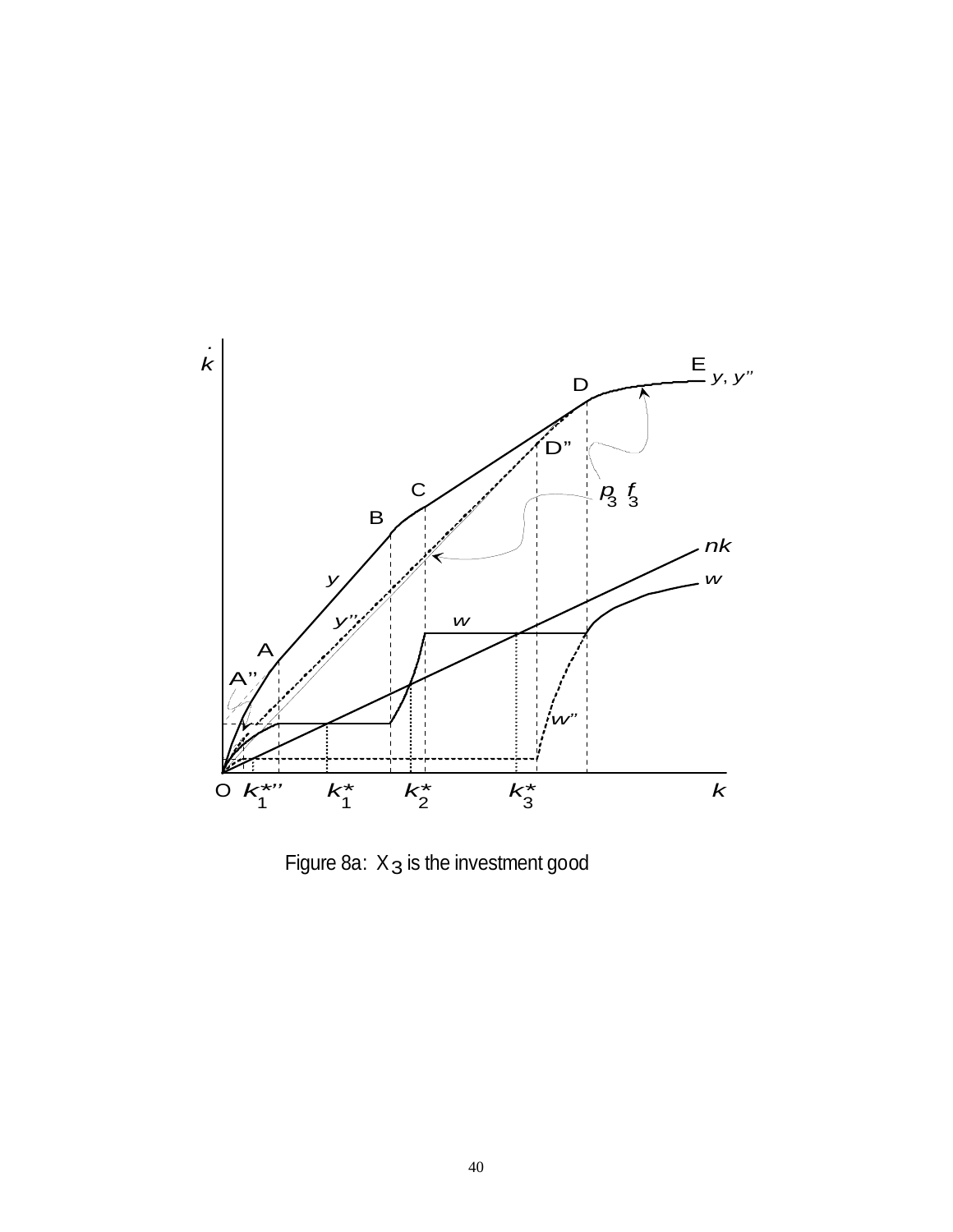

Figure 8b:  $X_2$  is the investment good